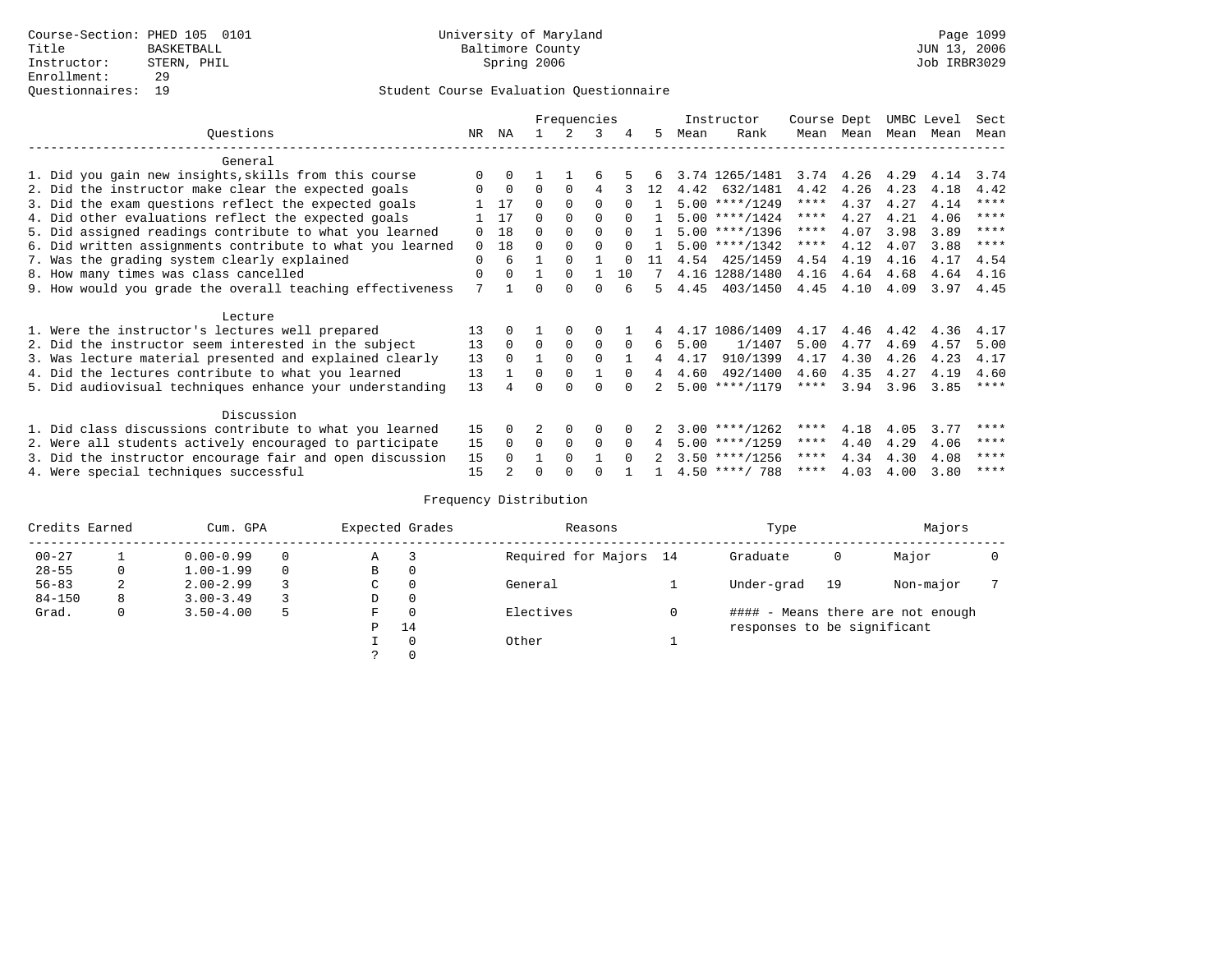|                                                           |              |          |          | Frequencies |             |          |    |      | Instructor       | Course Dept |                   | UMBC Level |      | Sect        |
|-----------------------------------------------------------|--------------|----------|----------|-------------|-------------|----------|----|------|------------------|-------------|-------------------|------------|------|-------------|
| Ouestions                                                 | NR           | ΝA       |          | 2           | 3           | 4        | 5. | Mean | Rank             |             | Mean Mean         | Mean       | Mean | Mean        |
| General                                                   |              |          |          |             |             |          |    |      |                  |             |                   |            |      |             |
| 1. Did you gain new insights, skills from this course     | $\Omega$     | $\Omega$ | 4        | 3           |             |          | 5. |      | 3.13 1437/1481   |             | $3.13 \quad 4.26$ | 4.29       | 4.14 | 3.13        |
| 2. Did the instructor make clear the expected goals       | $\Omega$     | $\Omega$ | $\Omega$ |             |             |          | 17 |      | 4.57 446/1481    | 4.57        | 4.26              | 4.23       | 4.18 | 4.57        |
| 3. Did the exam questions reflect the expected goals      |              | 18       |          | $\Omega$    | $\Omega$    | $\Omega$ | 3  |      | $4.00$ ****/1249 | ****        | 4.37              | 4.27       | 4.14 | $***$ * * * |
| 4. Did other evaluations reflect the expected goals       |              | 17       | $\Omega$ | $\Omega$    |             | $\Omega$ | 4  |      | $4.60$ ****/1424 | $***$ * *   | 4.27              | 4.21       | 4.06 | $* * * *$   |
| 5. Did assigned readings contribute to what you learned   |              | 19       | $\Omega$ | $\Omega$    |             | $\Omega$ |    |      | $5.00$ ****/1396 | $***$ * *   | 4.07              | 3.98       | 3.89 | $* * * * *$ |
| 6. Did written assignments contribute to what you learned | $\mathbf{1}$ | 17       |          | $\Omega$    |             | $\Omega$ | 3  |      | $3.80$ ****/1342 | $***$ * * * | 4.12              | 4.07       | 3.88 | $* * * * *$ |
| 7. Was the grading system clearly explained               | $\Omega$     | 8        | $\Omega$ | $\Omega$    |             |          | 13 | 4.80 | 161/1459         | 4.80        | 4.19              | 4.16       | 4.17 | 4.80        |
| 8. How many times was class cancelled                     |              | $\Omega$ | $\Omega$ | $\Omega$    | $\Omega$    |          | 21 | 4.95 | 351/1480         | 4.95        | 4.64              | 4.68       | 4.64 | 4.95        |
| 9. How would you grade the overall teaching effectiveness | 3            |          |          |             | 4           | 10       | 3  |      | 3.68 1151/1450   | 3.68        | 4.10              | 4.09       | 3.97 | 3.68        |
| Lecture                                                   |              |          |          |             |             |          |    |      |                  |             |                   |            |      |             |
| 1. Were the instructor's lectures well prepared           | 17           |          | 0        | $\Omega$    | 0           |          | 6  | 5.00 | 1/1409           | 5.00        | 4.46              | 4.42       | 4.36 | 5.00        |
| 2. Did the instructor seem interested in the subject      | 14           | $\Omega$ | $\Omega$ | 0           | $\mathbf 0$ | $\Omega$ | 9  | 5.00 | 1/1407           | 5.00        | 4.77              | 4.69       | 4.57 | 5.00        |
| 3. Was lecture material presented and explained clearly   | 14           | $\Omega$ | $\Omega$ | $\Omega$    | $\Omega$    | $\Omega$ | 9  | 5.00 | 1/1399           | 5.00        | 4.30              | 4.26       | 4.23 | 5.00        |
| 4. Did the lectures contribute to what you learned        | 15           | $\Omega$ | $\Omega$ | $\Omega$    | $\Omega$    | $\Omega$ | 8  | 5.00 | 1/1400           | 5.00        | 4.35              | 4.27       | 4.19 | 5.00        |
| 5. Did audiovisual techniques enhance your understanding  | 17           |          | U        | ∩           | $\cap$      |          |    |      | $5.00$ ****/1179 | ****        | 3.94              | 3.96       | 3.85 | ****        |
|                                                           |              |          |          |             |             |          |    |      |                  |             |                   |            |      |             |
| Discussion                                                |              |          |          |             |             |          |    |      |                  |             |                   |            |      |             |
| 1. Did class discussions contribute to what you learned   | 19           | $\Omega$ | $\Omega$ | $\Omega$    | $\Omega$    |          |    |      | $4.75$ ****/1262 | ****        | 4.18              | 4.05       | 3.77 | ****        |
| 2. Were all students actively encouraged to participate   | 18           | $\Omega$ | $\Omega$ | $\Omega$    | $\Omega$    |          | 4  |      | $4.80$ ****/1259 | $***$ * *   | 4.40              | 4.29       | 4.06 | ****        |
| 3. Did the instructor encourage fair and open discussion  | 19           | $\Omega$ | $\Omega$ | $\Omega$    | $\Omega$    |          | 3  |      | $4.75$ ****/1256 | $***$ * *   | 4.34              | 4.30       | 4.08 | ****        |
| 4. Were special techniques successful                     | 19           |          | U        | $\cap$      | U           |          |    |      | $4.50$ ****/ 788 | ****        | 4.03              | 4.00       | 3.80 | ****        |

| Credits Earned |   | Cum. GPA      |          |   | Expected Grades | Reasons                |        | Type                        |    | Majors                            |  |
|----------------|---|---------------|----------|---|-----------------|------------------------|--------|-----------------------------|----|-----------------------------------|--|
| $00 - 27$      |   | $0.00 - 0.99$ |          | Α |                 | Required for Majors 12 |        | Graduate                    |    | Major                             |  |
| $28 - 55$      |   | $1.00 - 1.99$ | $\Omega$ | В | 0               |                        |        |                             |    |                                   |  |
| $56 - 83$      |   | $2.00 - 2.99$ |          | С |                 | General                |        | Under-grad                  | 22 | Non-major                         |  |
| $84 - 150$     | 8 | $3.00 - 3.49$ | 4        | D | 0               |                        |        |                             |    |                                   |  |
| Grad.          |   | $3.50 - 4.00$ |          | F | $\Omega$        | Electives              |        |                             |    | #### - Means there are not enough |  |
|                |   |               |          | Ρ | -11             |                        |        | responses to be significant |    |                                   |  |
|                |   |               |          |   | $\Omega$        | Other                  | $\sim$ |                             |    |                                   |  |
|                |   |               |          |   |                 |                        |        |                             |    |                                   |  |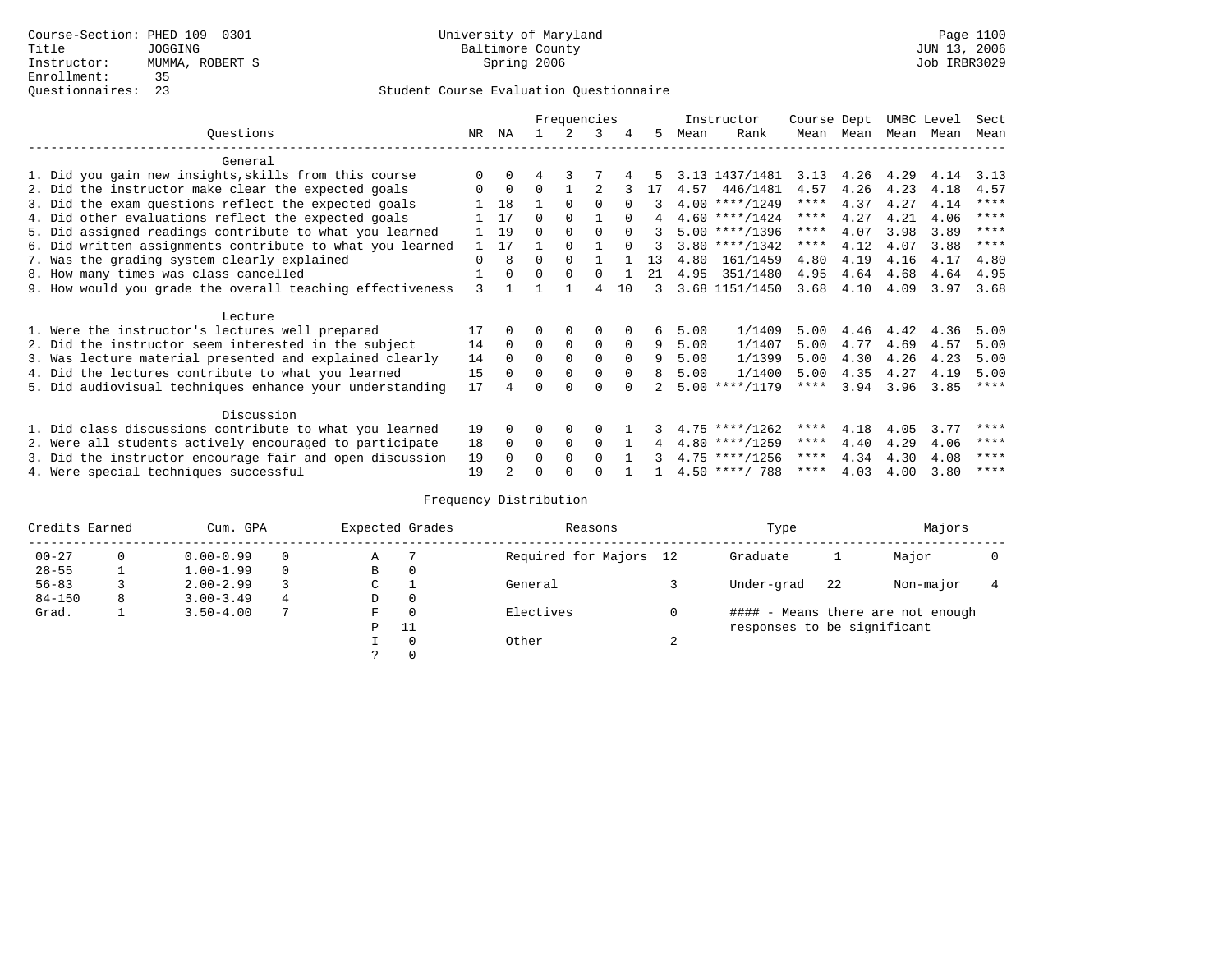|                                                           |     |              |              | Frequencies  |              |                |              |      | Instructor         | Course Dept |      |      | UMBC Level          | Sect        |
|-----------------------------------------------------------|-----|--------------|--------------|--------------|--------------|----------------|--------------|------|--------------------|-------------|------|------|---------------------|-------------|
| Ouestions                                                 |     | NR NA        | $\mathbf{1}$ | 2            | 3            |                | .5           | Mean | Rank               |             |      |      | Mean Mean Mean Mean | Mean        |
| General                                                   |     |              |              |              |              |                |              |      |                    |             |      |      |                     |             |
| 1. Did you gain new insights, skills from this course     |     | $\Omega$     |              |              |              | 12             | 10           |      | 4.07 1024/1481     | 3.63        | 4.26 | 4.29 | 4.14                | 4.07        |
| 2. Did the instructor make clear the expected goals       | 0   | $\mathbf 0$  | $\Omega$     | 0            | 4            | 6              | 18           | 4.50 | 517/1481           | 4.01        | 4.26 | 4.23 | 4.18                | 4.50        |
| 3. Did the exam questions reflect the expected goals      |     | 19           | 0            | $\mathbf{1}$ | $\mathbf{1}$ | 0              | 5            | 4.29 | 718/1249           | 4.29        | 4.37 | 4.27 | 4.14                | 4.29        |
| 4. Did other evaluations reflect the expected goals       |     | 20           | $\Omega$     | $\mathbf{1}$ | 2            | $\Omega$       | 3            |      | $3.83$ ****/1424   | 4.43        | 4.27 | 4.21 | 4.06                | $***$ *     |
| 5. Did assigned readings contribute to what you learned   | 2   | 23           | $\Omega$     | $\Omega$     | $\mathbf{1}$ | $\Omega$       | 2            |      | $4.33$ ****/1396   | $***$       | 4.07 | 3.98 | 3.89                | $***$ *     |
| 6. Did written assignments contribute to what you learned | 2   | 23           | $\Omega$     | $\Omega$     | $\mathbf{1}$ |                | $\mathbf{1}$ |      | $4.00$ ****/1342   | 2.57        | 4.12 | 4.07 | 3.88                | $***$ *     |
| 7. Was the grading system clearly explained               | 0   | 9            | $\Omega$     | $\Omega$     | $\Omega$     | 4              | 15           |      | 4.79 175/1459      | 4.45        | 4.19 | 4.16 | 4.17                | 4.79        |
| 8. How many times was class cancelled                     | 1   | $\Omega$     | $\Omega$     | $\Omega$     | $\mathbf{1}$ | 16             | 10           |      | 4.33 1158/1480     | 4.14        | 4.64 | 4.68 | 4.64                | 4.33        |
| 9. How would you grade the overall teaching effectiveness | 7   | $\mathbf{1}$ | $\Omega$     | $\Omega$     | 1            |                | 12           |      | 4.55 296/1450      | $3.84$ 4.10 |      | 4.09 |                     | 3.97 4.55   |
| Lecture                                                   |     |              |              |              |              |                |              |      |                    |             |      |      |                     |             |
| 1. Were the instructor's lectures well prepared           | 18  | 0            | 0            | $\Omega$     | $\Omega$     |                |              | 4.70 | 514/1409           | 3.68        | 4.46 | 4.42 | 4.36                | 4.70        |
| 2. Did the instructor seem interested in the subject      | 16  | $\Omega$     | $\Omega$     | $\Omega$     | 0            |                | 10           | 4.83 | 659/1407           | 4.14        | 4.77 | 4.69 | 4.57                | 4.83        |
| 3. Was lecture material presented and explained clearly   | 17  | $\Omega$     | 0            | $\Omega$     | 0            | 4              |              | 4.64 | 417/1399           | 4.10        | 4.30 | 4.26 | 4.23                | 4.64        |
| 4. Did the lectures contribute to what you learned        | 17  | $\mathbf{1}$ | $\Omega$     | $\Omega$     | 1            | 4              | 5            | 4.40 | 704/1400           | 3.89        | 4.35 | 4.27 | 4.19                | 4.40        |
| 5. Did audiovisual techniques enhance your understanding  | 14  | q            | $\cap$       | $\cap$       | $\Omega$     | $\mathfrak{D}$ | 3            |      | $4.60$ ****/1179   | $***$ * * * | 3.94 | 3.96 | 3.85                | ****        |
| Discussion                                                |     |              |              |              |              |                |              |      |                    |             |      |      |                     |             |
| 1. Did class discussions contribute to what you learned   | 22  | $\Omega$     | U            | -1.          | 0            |                |              |      | $4.17$ ****/1262   | ****        | 4.18 | 4.05 | 3.77                | ****        |
| 2. Were all students actively encouraged to participate   | 23  | $\Omega$     | $\mathbf{1}$ | $\mathbf 0$  | $\mathbf 0$  | $\mathbf{1}$   |              |      | $4.00$ ****/1259   | $***$ * *   | 4.40 | 4.29 | 4.06                | $***$       |
| 3. Did the instructor encourage fair and open discussion  | 22  | $\Omega$     | 0            | $\Omega$     | 2            | $\Omega$       |              |      | $4.33$ ****/1256   | $***$ * *   | 4.34 | 4.30 | 4.08                | $***$ * * * |
| 4. Were special techniques successful                     | 21  | 5            | $\Omega$     | $\Omega$     | $\Omega$     | $\Omega$       |              |      | $5.00$ ****/ 788   | $***$ * * * | 4.03 | 4.00 | 3.80                | ****        |
| Field Work                                                |     |              |              |              |              |                |              |      |                    |             |      |      |                     |             |
| 1. Did field experience contribute to what you learned    | 26  | $\Omega$     | 0            | 0            | $\Omega$     |                |              |      | 59<br>$4.50$ ****/ | ****        | 3.92 | 4.30 | 4.00                | ****        |
| 2. Did you clearly understand your evaluation criteria    | 26  | $\mathbf 0$  | $\Omega$     | 0            | $\Omega$     | $\mathbf{1}$   | $\mathbf{1}$ |      | 51<br>$4.50$ ****/ | ****        | 4.04 | 4.00 | 3.44                | $***$ * * * |
| 3. Was the instructor available for consultation          | 26  | $\mathbf{1}$ | $\Omega$     | $\Omega$     | $\Omega$     | $\Omega$       | $\mathbf{1}$ |      | $5.00$ ****/<br>36 | ****        | 5.00 | 4.60 | 5.00                | $***$ *     |
| Self Paced                                                |     |              |              |              |              |                |              |      |                    |             |      |      |                     |             |
| 1. Did self-paced system contribute to what you learned   | 25  |              | U            | $\Omega$     |              |                |              |      | $4.33***/$<br>55   | ****        | 3.90 | 4.55 | 4.48                | $***$ * * * |
| 3. Were your contacts with the instructor helpful         | 2.6 | $\mathbf{1}$ | U            | $\Omega$     | $\Omega$     | $\Omega$       | $\mathbf{1}$ |      | $5.00$ ****/<br>51 | ****        | 4.42 |      | $4.65$ $4.63$       | $***$ * * * |

| Credits Earned |          | Cum. GPA      |          |   | Expected Grades | Reasons                | Type                        |    | Majors                            |    |
|----------------|----------|---------------|----------|---|-----------------|------------------------|-----------------------------|----|-----------------------------------|----|
| $00 - 27$      |          | $0.00 - 0.99$ | $\Omega$ | Α | 4               | Required for Majors 17 | Graduate                    | 0  | Major                             |    |
| $28 - 55$      | $\Omega$ | $1.00 - 1.99$ | $\Omega$ | В | 0               |                        |                             |    |                                   |    |
| $56 - 83$      |          | $2.00 - 2.99$ | 2        | C | $\mathbf 0$     | General                | Under-grad                  | 28 | Non-major                         | 17 |
| $84 - 150$     | 12       | $3.00 - 3.49$ | 4        | D | 0               |                        |                             |    |                                   |    |
| Grad.          | 0        | $3.50 - 4.00$ | 9        | F | 0               | Electives              |                             |    | #### - Means there are not enough |    |
|                |          |               |          | Ρ | 19              |                        | responses to be significant |    |                                   |    |
|                |          |               |          |   | 0               | Other                  |                             |    |                                   |    |
|                |          |               |          |   | 0               |                        |                             |    |                                   |    |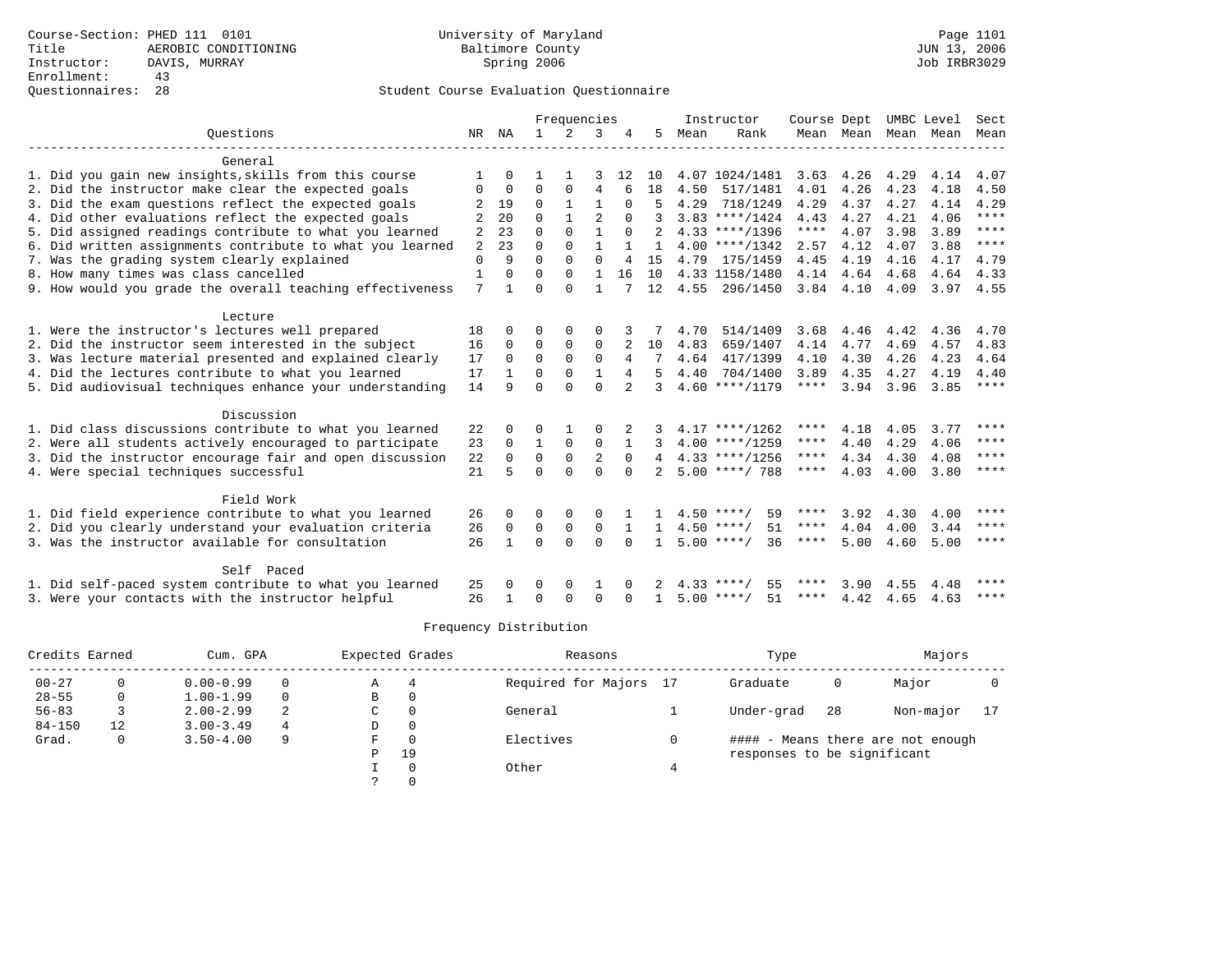|                                                           |              |             |                |             | Frequencies    |                |    |      | Instructor       | Course Dept |             | UMBC Level |           | Sect        |
|-----------------------------------------------------------|--------------|-------------|----------------|-------------|----------------|----------------|----|------|------------------|-------------|-------------|------------|-----------|-------------|
| Ouestions                                                 | NR           | ΝA          |                |             | 3              | 4              | 5. | Mean | Rank             | Mean        | Mean        |            | Mean Mean | Mean        |
| General                                                   |              |             |                |             |                |                |    |      |                  |             |             |            |           |             |
| 1. Did you gain new insights, skills from this course     | <sup>n</sup> | $\Omega$    | 3              | 4           | 6              |                |    |      | 3.19 1427/1481   | 3.63        | 4.26        | 4.29       | 4.14      | 3.19        |
| 2. Did the instructor make clear the expected goals       |              | $\mathbf 0$ | $\Omega$       | 4           |                | 5              | 5. |      | 3.52 1313/1481   | 4.01        | 4.26        | 4.23       | 4.18      | 3.52        |
| 3. Did the exam questions reflect the expected goals      |              | 17          | $\Omega$       |             |                |                |    |      | $3.75$ ****/1249 | 4.29        | 4.37        | 4.27       | 4.14      | $***$ * * * |
| 4. Did other evaluations reflect the expected goals       | <sup>n</sup> | 14          | $\Omega$       | $\Omega$    | 0              |                |    |      | 4.43 533/1424    | 4.43        | 4.27        | 4.21       | 4.06      | 4.43        |
| 5. Did assigned readings contribute to what you learned   | <sup>n</sup> | 16          | $\Omega$       |             | $\Omega$       | $\mathcal{L}$  |    |      | $4.00$ ****/1396 | $***$ * * * | 4.07        | 3.98       | 3.89      | $***$ * * * |
| 6. Did written assignments contribute to what you learned | $\Omega$     | 14          | 3              |             |                |                |    |      | 2.57 1324/1342   | 2.57        | 4.12        | 4.07       | 3.88      | 2.57        |
| 7. Was the grading system clearly explained               |              | ς           | $\Omega$       |             | 5              | $\overline{2}$ | 9  |      | 4.12 899/1459    | 4.45        | 4.19        | 4.16       | 4.17      | 4.12        |
| 8. How many times was class cancelled                     |              | $\Omega$    | $\overline{2}$ | $\Omega$    | $\overline{a}$ | 9              | 7  |      | 3.95 1384/1480   |             | 4.14 4.64   | 4.68       | 4.64      | 3.95        |
| 9. How would you grade the overall teaching effectiveness | 5            |             |                |             | 5              |                |    |      | 3.13 1336/1450   |             | $3.84$ 4.10 | 4.09       | 3.97      | 3.13        |
| Lecture                                                   |              |             |                |             |                |                |    |      |                  |             |             |            |           |             |
| 1. Were the instructor's lectures well prepared           | 12           |             |                |             |                |                |    |      | 2.67 1391/1409   | 3.68        | 4.46        | 4.42       | 4.36      | 2.67        |
| 2. Did the instructor seem interested in the subject      | 12           | $\Omega$    |                | 2           |                | 2              | 3  |      | 3.44 1376/1407   | 4.14        | 4.77        | 4.69       | 4.57      | 3.44        |
| 3. Was lecture material presented and explained clearly   | 14           | $\Omega$    | $\Omega$       |             | 3              |                |    |      | 3.57 1223/1399   | 4.10        | 4.30        | 4.26       | 4.23      | 3.57        |
| 4. Did the lectures contribute to what you learned        | 13           |             |                | 2           |                |                | 2  |      | 3.38 1261/1400   | 3.89        | 4.35        | 4.27       | 4.19      | 3.38        |
| 5. Did audiovisual techniques enhance your understanding  | 13           |             |                |             | $\mathfrak{D}$ |                |    |      | $3.00$ ****/1179 | ****        | 3.94        | 3.96       | 3.85      | ****        |
| Discussion                                                |              |             |                |             |                |                |    |      |                  |             |             |            |           |             |
| 1. Did class discussions contribute to what you learned   | 16           | 0           |                |             |                |                |    |      | $3.20$ ****/1262 | ****        | 4.18        | 4.05       | 3.77      | ****        |
| 2. Were all students actively encouraged to participate   | 16           | $\Omega$    | 0              | $\mathbf 0$ | 2              |                |    |      | $4.20$ ****/1259 | ****        | 4.40        | 4.29       | 4.06      | $* * * * *$ |
| 3. Did the instructor encourage fair and open discussion  | 16           | $\Omega$    | $\mathfrak{D}$ | $\Omega$    | 2              |                |    |      | $2.60$ ****/1256 | ****        | 4.34        | 4.30       | 4.08      | ****        |
| 4. Were special techniques successful                     | 16           |             | U              |             |                |                |    |      | $3.50$ ****/ 788 | ****        | 4.03        | 4.00       | 3.80      | ****        |

| Credits Earned |    | Cum. GPA      |          | Expected Grades |          | Reasons                | Type                        |     | Majors                            |  |
|----------------|----|---------------|----------|-----------------|----------|------------------------|-----------------------------|-----|-----------------------------------|--|
| $00 - 27$      |    | $0.00 - 0.99$ |          | Α               |          | Required for Majors 15 | Graduate                    | 0   | Major                             |  |
| $28 - 55$      | 0  | $1.00 - 1.99$ | $\Omega$ | В               | 0        |                        |                             |     |                                   |  |
| $56 - 83$      |    | $2.00 - 2.99$ |          | C               |          | General                | Under-grad                  | -21 | Non-major                         |  |
| $84 - 150$     | 10 | $3.00 - 3.49$ |          | D               | 0        |                        |                             |     |                                   |  |
| Grad.          | 0  | $3.50 - 4.00$ | -8       | F               | $\Omega$ | Electives              |                             |     | #### - Means there are not enough |  |
|                |    |               |          | Ρ               | 9        |                        | responses to be significant |     |                                   |  |
|                |    |               |          |                 | $\Omega$ | Other                  |                             |     |                                   |  |
|                |    |               |          |                 |          |                        |                             |     |                                   |  |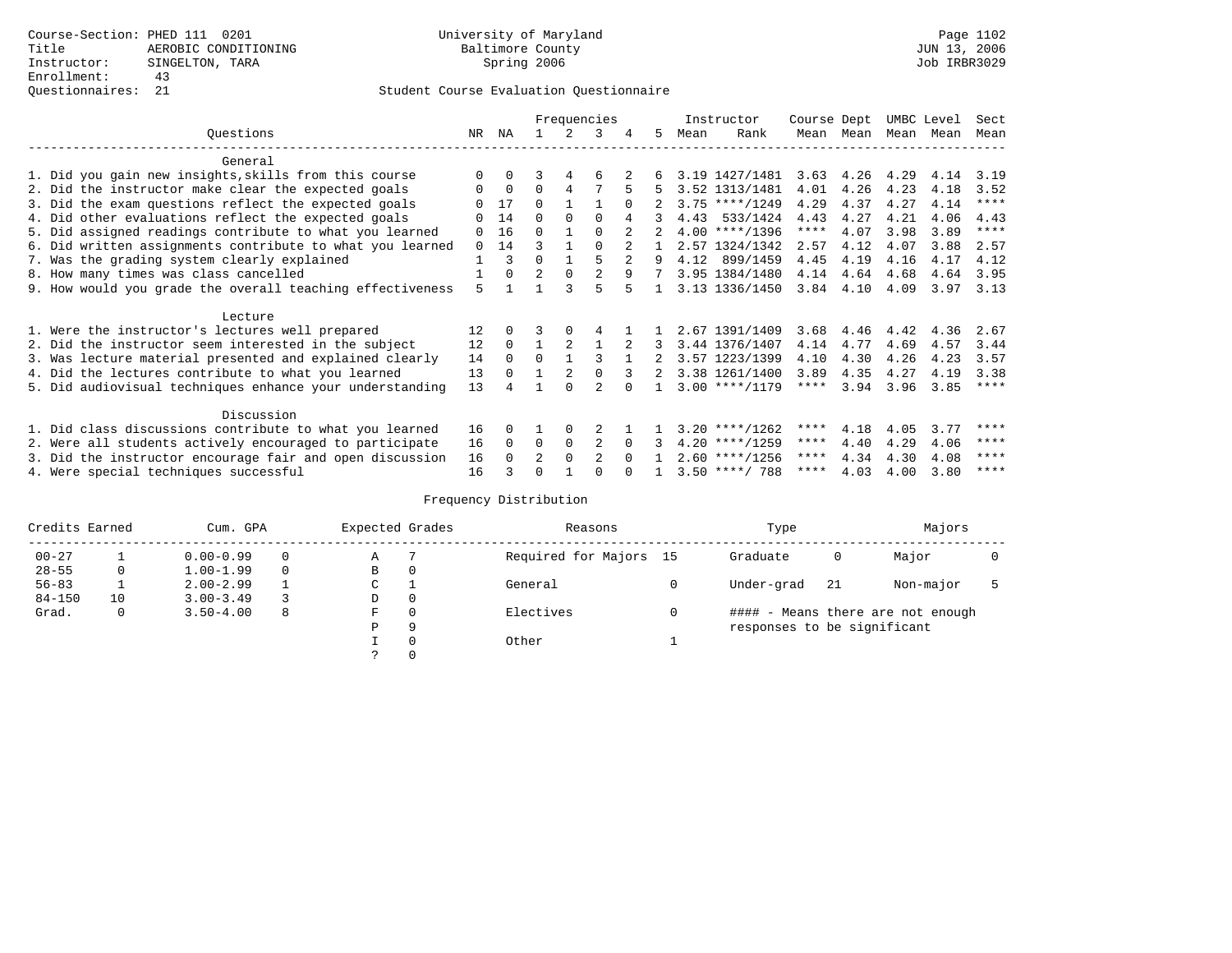|                                                            |             |                |                |                | Frequencies    |                |                |      | Instructor         | Course Dept UMBC Level |                     |      |             | Sect          |
|------------------------------------------------------------|-------------|----------------|----------------|----------------|----------------|----------------|----------------|------|--------------------|------------------------|---------------------|------|-------------|---------------|
| Ouestions                                                  |             | NR NA          | $\mathbf{1}$   | 2              | 3              | 4              | 5              | Mean | Rank               |                        | Mean Mean Mean Mean |      |             | Mean          |
|                                                            |             |                |                |                |                |                |                |      |                    |                        |                     |      |             |               |
| General                                                    |             |                |                |                |                |                |                |      |                    |                        |                     |      |             |               |
| 1. Did you gain new insights, skills from this course      | 1           | $\Omega$       | 0              | $\Omega$       | 2              | 3              | 9              | 4.50 | 549/1481           | 4.50                   | 4.26                | 4.29 | 4.14        | 4.50          |
| 2. Did the instructor make clear the expected goals        | $\Omega$    | $\Omega$       | $\Omega$       | $\Omega$       | $\overline{4}$ | $\overline{2}$ |                | 4.33 | 736/1481           | 4.33                   | 4.26                | 4.23 | 4.18        | 4.33          |
| 3. Did the exam questions reflect the expected goals       | 0           | 11             | 0              | 1              | $\mathbf{1}$   | $\Omega$       | 2              |      | 3.75 1046/1249     | 3.75                   | 4.37                | 4.27 | 4.14        | 3.75          |
| 4. Did other evaluations reflect the expected goals        | $\Omega$    | 12             | $\mathbf{1}$   | $\Omega$       | $\mathbf{1}$   | $\Omega$       | 1              |      | $3.00$ ****/1424   | ****                   | 4.27                | 4.21 | 4.06        | $***$         |
| 5. Did assigned readings contribute to what you learned    | 1           | 11             | $\Omega$       | $\Omega$       | $\mathbf{1}$   |                | $\mathbf{1}$   |      | $4.00$ ****/1396   | ****                   | 4.07                | 3.98 | 3.89        | ****          |
| 6. Did written assignments contribute to what you learned  | 2           | 10             | 0              | 0              | $\overline{c}$ | $\Omega$       |                |      | $3.67$ ****/1342   | ****                   | 4.12                | 4.07 | 3.88        | ****          |
| 7. Was the grading system clearly explained                | $\mathbf 0$ | 7              | $\Omega$       | $\mathbf{1}$   | $\mathbf{1}$   | $\Omega$       |                | 4.38 | 647/1459           | 4.38                   | 4.19                | 4.16 | 4.17        | 4.38          |
| 8. How many times was class cancelled                      | $\mathbf 0$ | $\Omega$       | $\Omega$       | $\overline{2}$ | 5              | 4              | $\overline{4}$ |      | 3.67 1446/1480     | 3.67                   | 4.64                | 4.68 | 4.64        | 3.67          |
| 9. How would you grade the overall teaching effectiveness  | 3           | $\Omega$       | $\Omega$       | $\Omega$       | $\overline{4}$ | 6              | $2^{\circ}$    |      | 3.83 1030/1450     |                        | $3.83$ 4.10         | 4.09 |             | $3.97$ $3.83$ |
|                                                            |             |                |                |                |                |                |                |      |                    |                        |                     |      |             |               |
| Lecture<br>1. Were the instructor's lectures well prepared | 14          | 0              | O              | $\Omega$       | $\Omega$       |                |                |      | $4.00$ ****/1409   | ****                   | 4.46                | 4.42 | 4.36        | ****          |
| 2. Did the instructor seem interested in the subject       | 12          | 0              | $\mathbf 0$    | 0              | 0              | 1              | 2              |      | $4.67$ ****/1407   | ****                   | 4.77                | 4.69 | 4.57        | ****          |
| 3. Was lecture material presented and explained clearly    | 14          | $\mathbf 0$    | $\mathbf 0$    | 0              | $\mathbf 0$    | $\mathbf{1}$   | $\Omega$       |      | $4.00$ ****/1399   | $***$ * * *            | 4.30                | 4.26 | 4.23        | ****          |
| 4. Did the lectures contribute to what you learned         | 14          | 0              | $\overline{0}$ | 0              | $\mathbf 0$    | $\mathbf 0$    | 1              |      | $5.00$ ****/1400   | ****                   | 4.35                | 4.27 | 4.19        | $***$         |
|                                                            | 12          | $\overline{2}$ | $\Omega$       | $\Omega$       | $\mathbf{1}$   | $\Omega$       | $\Omega$       |      | $3.00$ ****/1179   | ****                   | 3.94                | 3.96 | 3.85        | ****          |
| 5. Did audiovisual techniques enhance your understanding   |             |                |                |                |                |                |                |      |                    |                        |                     |      |             |               |
| Discussion                                                 |             |                |                |                |                |                |                |      |                    |                        |                     |      |             |               |
| 1. Did class discussions contribute to what you learned    | 13          | 0              | O              | $\Omega$       | $\Omega$       |                |                |      | $5.00$ ****/1262   | ****                   | 4.18                | 4.05 | 3.77        | ****          |
| 2. Were all students actively encouraged to participate    | 12          | 0              | $\mathbf 0$    | $\mathbf 0$    | $\mathbf 0$    | $\mathbf 0$    |                |      | $5.00$ ****/1259   | ****                   | 4.40                | 4.29 | 4.06        | ****          |
| 3. Did the instructor encourage fair and open discussion   | 13          | $\mathbf 0$    | $\mathbf 0$    | 0              | $\mathbf 0$    | $\mathbf 0$    | 2              |      | $5.00$ ****/1256   | $***$ * * *            | 4.34                | 4.30 | 4.08        | ****          |
| 4. Were special techniques successful                      | 12          | $\mathbf{1}$   | $\Omega$       | $\Omega$       | $\Omega$       | $\mathbf{1}$   | $\mathbf{1}$   |      | $4.50$ ****/ 788   | ****                   | 4.03                | 4.00 | 3.80        | $* * * * *$   |
|                                                            |             |                |                |                |                |                |                |      |                    |                        |                     |      |             |               |
| Laboratory                                                 |             |                |                |                |                |                |                |      |                    |                        |                     |      |             |               |
| 2. Were you provided with adequate background information  | 14          | 0              | 0              | 0              | $\mathbf 0$    |                | 0              |      | $4.00$ ****/ 249   | ****                   | 4.08                | 4.11 | 3.95        | ****          |
| 4. Did the lab instructor provide assistance               | 14          | $\Omega$       | $\Omega$       | $\Omega$       | $\Omega$       | $\mathbf{1}$   | $\Omega$       |      | $4.00$ ****/ 240   | ****                   | 4.37                | 4.20 | 4.20        | $***$         |
|                                                            |             |                |                |                |                |                |                |      |                    |                        |                     |      |             |               |
| Seminar                                                    |             |                |                |                |                |                |                |      |                    |                        |                     |      |             |               |
| 2. Was the instructor available for individual attention   | 14          | $\Omega$       | $\Omega$       | $\Omega$       | $\Omega$       |                |                |      | $4.00$ ****/<br>69 | ****                   | 4.26                | 4.53 | 4.18        | ****          |
| 4. Did presentations contribute to what you learned        | 14          | $\Omega$       | $\Omega$       | $\Omega$       | $\Omega$       | $\mathbf{1}$   | $\Omega$       |      | $4.00$ ****/<br>69 | $***$ * * *            | 4.19                | 4.35 | 4.14        | $***$ * * *   |
| Field Work                                                 |             |                |                |                |                |                |                |      |                    |                        |                     |      |             |               |
| 1. Did field experience contribute to what you learned     | 14          | 0              | 1              | 0              | $\Omega$       | $\Omega$       |                | 1.00 | $***$ /<br>59      |                        | 3.92                | 4.30 | 4.00        | ****          |
| 2. Did you clearly understand your evaluation criteria     | 14          | 0              | $\mathbf 0$    | 0              | $\mathsf 0$    | 1              | $\Omega$       | 4.00 | 51<br>$* * * * /$  | ****                   | 4.04                | 4.00 | 3.44        | ****          |
| 4. To what degree could you discuss your evaluations       | 14          | $\Omega$       | $\mathbf 0$    | $\Omega$       | $\Omega$       | $\mathbf{1}$   | $\Omega$       |      | $4.00$ ****/<br>41 | $***$ * * *            | 3.68                | 4.26 | $***$ * * * | $* * * *$     |
|                                                            |             |                |                |                |                |                |                |      |                    |                        |                     |      |             |               |
| Self Paced                                                 |             |                |                |                |                |                |                |      |                    |                        |                     |      |             |               |
| 1. Did self-paced system contribute to what you learned    | 14          | 0              |                | $\Omega$       | $\Omega$       |                |                | 1.00 | ****/<br>55        | ****                   | 3.90                | 4.55 | 4.48        | ****          |
| 2. Did study questions make clear the expected goal        | 14          | 0              | $\Omega$       | $\Omega$       | $\Omega$       |                |                |      | $4.00$ ****/<br>31 | ****                   | 4.28                | 4.75 | 4.42        | $***$         |
| 4. Was the feedback/tutoring by proctors helpful           | 14          | $\cap$         | $\Omega$       | $\cap$         | $\cap$         |                | $\cap$         |      | $4.00$ ****/<br>34 | ****                   | 4.50                | 4.83 | 4.67        | ****          |

| Credits Earned |              | Cum. GPA      |          |   | Expected Grades | Reasons                | Type                        |    | Majors                            |  |
|----------------|--------------|---------------|----------|---|-----------------|------------------------|-----------------------------|----|-----------------------------------|--|
| $00 - 27$      |              | $0.00 - 0.99$ |          | Α | 0               | Required for Majors 11 | Graduate                    | 0  | Major                             |  |
| $28 - 55$      | 0            | $1.00 - 1.99$ | $\Omega$ | В | 0               |                        |                             |    |                                   |  |
| $56 - 83$      | 2            | $2.00 - 2.99$ |          |   | $\Omega$        | General                | Under-grad                  | 15 | Non-major                         |  |
| $84 - 150$     | 2            | $3.00 - 3.49$ | 4        | D | 0               |                        |                             |    |                                   |  |
| Grad.          | $\mathbf{0}$ | $3.50 - 4.00$ | 4        | F | $\Omega$        | Electives              |                             |    | #### - Means there are not enough |  |
|                |              |               |          | P | 12              |                        | responses to be significant |    |                                   |  |
|                |              |               |          |   | $\Omega$        | Other                  |                             |    |                                   |  |
|                |              |               |          |   |                 |                        |                             |    |                                   |  |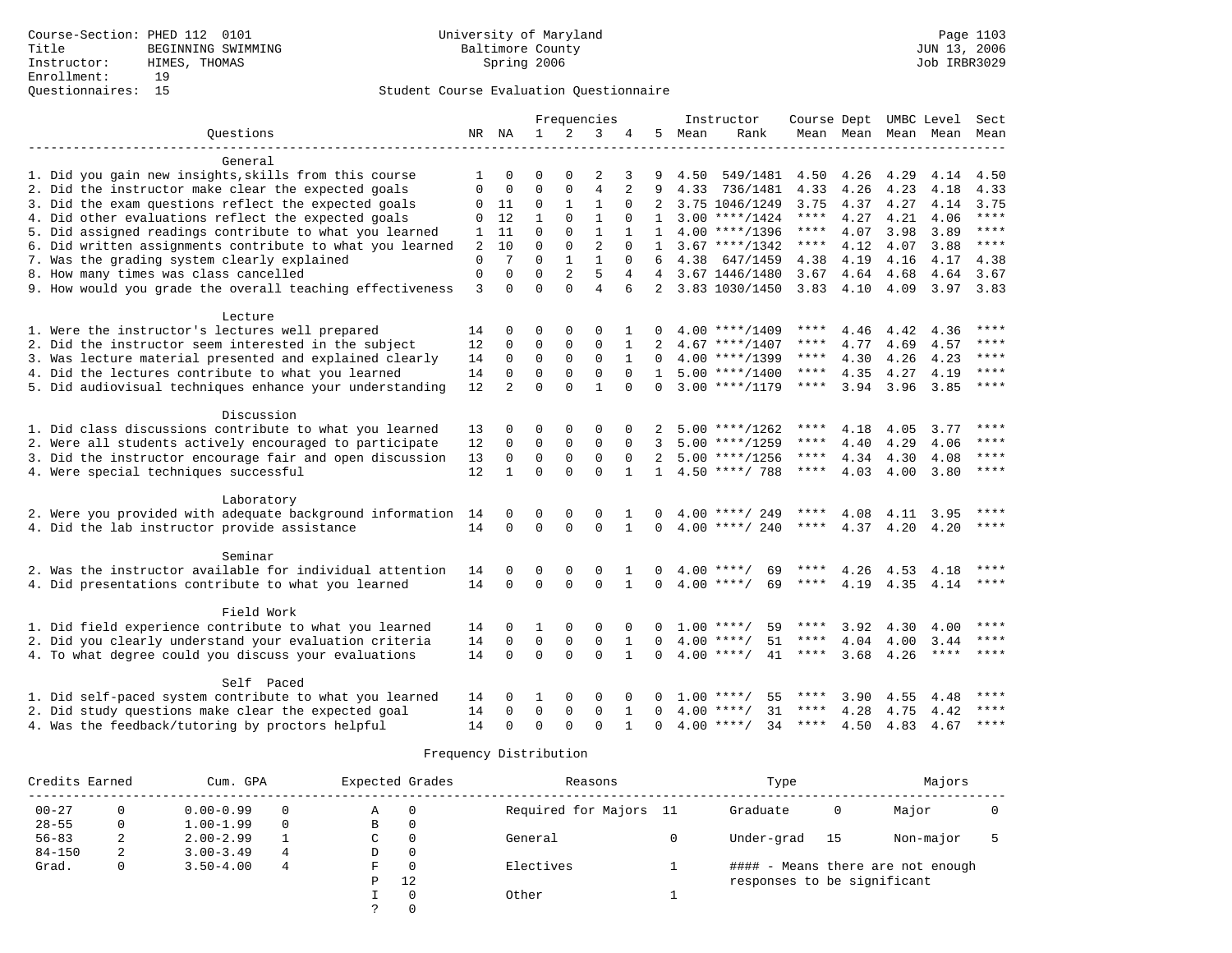|                                                           |                |              |                | Frequencies    |                |          |              |      | Instructor         | Course Dept |           | UMBC Level |           | Sect        |
|-----------------------------------------------------------|----------------|--------------|----------------|----------------|----------------|----------|--------------|------|--------------------|-------------|-----------|------------|-----------|-------------|
| Ouestions                                                 |                | NR NA        | $\mathbf{1}$   | $\overline{2}$ | 3              | 4        | 5            | Mean | Rank               |             | Mean Mean |            | Mean Mean | Mean        |
|                                                           |                |              |                |                |                |          |              |      |                    |             |           |            |           |             |
| General                                                   |                |              |                |                |                |          |              |      |                    |             |           |            |           |             |
| 1. Did you gain new insights, skills from this course     | $\Omega$       | $\Omega$     | 1              | $\Omega$       | 6              |          |              |      | 3.88 1174/1481     | 3.82        | 4.26      | 4.29       | 4.14      | 3.88        |
| 2. Did the instructor make clear the expected goals       | 0              | 0            | 0              | 0              | $\overline{3}$ |          | 11           | 4.47 | 560/1481           | 4.30        | 4.26      | 4.23       | 4.18      | 4.47        |
| 3. Did the exam questions reflect the expected goals      | 0              | 12           | $\mathbf 0$    | $\mathbf 0$    | $\mathbf{1}$   |          | 3            | 4.40 | 624/1249           | 4.40        | 4.37      | 4.27       | 4.14      | 4.40        |
| 4. Did other evaluations reflect the expected goals       | $\Omega$       | 10           | $\Omega$       | $\mathbf{1}$   | $\overline{2}$ |          | 3            |      | 3.86 1123/1424     | 3.86        | 4.27      | 4.21       | 4.06      | 3.86        |
| 5. Did assigned readings contribute to what you learned   | 1              | 13           | $\Omega$       | $\Omega$       | $\Omega$       | $\Omega$ | 3            |      | $5.00$ ****/1396   | $***$ * * * | 4.07      | 3.98       | 3.89      | $***$       |
| 6. Did written assignments contribute to what you learned | $\mathbf{1}$   | 13           | $\Omega$       | $\Omega$       | $\Omega$       | $\Omega$ | ζ            |      | $5.00$ ****/1342   | ****        | 4.12      | 4.07       | 3.88      | ****        |
| 7. Was the grading system clearly explained               | $\overline{2}$ | 6            | $\Omega$       | $\Omega$       | $\mathbf{1}$   | $\Omega$ | R            | 4.78 | 182/1459           | 4.61        | 4.19      | 4.16       | 4.17      | 4.78        |
| 8. How many times was class cancelled                     | $\overline{2}$ | $\Omega$     | $\Omega$       | $\Omega$       | $\Omega$       | 6        | 9            | 4.60 | 997/1480           | 4.70        | 4.64      | 4.68       | 4.64      | 4.60        |
| 9. How would you grade the overall teaching effectiveness | 2              | $\mathbf{1}$ | $\cap$         | $\Omega$       | $\Omega$       | 6        | 8            | 4.57 | 281/1450           | 4.33 4.10   |           | 4.09       | 3.97 4.57 |             |
|                                                           |                |              |                |                |                |          |              |      |                    |             |           |            |           |             |
| Lecture                                                   |                |              |                |                |                |          |              |      |                    |             |           |            |           |             |
| 1. Were the instructor's lectures well prepared           |                | 0            | O              | 0              | 2              |          | 8            | 4.60 | 648/1409           | 4.60        | 4.46      | 4.42       | 4.36      | 4.60        |
| 2. Did the instructor seem interested in the subject      | 7              | $\Omega$     | $\Omega$       | $\mathbf{1}$   | $\Omega$       | 1        | 8            |      | 4.60 1031/1407     | 4.60        | 4.77      | 4.69       | 4.57      | 4.60        |
| 3. Was lecture material presented and explained clearly   | 8              | $\Omega$     | $\Omega$       | $\Omega$       | $\mathbf{1}$   |          |              | 4.67 | 376/1399           | 4.67        | 4.30      | 4.26       | 4.23      | 4.67        |
| 4. Did the lectures contribute to what you learned        | 8              | $\Omega$     | $\mathbf{1}$   | $\Omega$       | $\mathbf{1}$   | $\Omega$ |              |      | 4.33 791/1400      | 4.33        | 4.35      | 4.27       | 4.19      | 4.33        |
| 5. Did audiovisual techniques enhance your understanding  | 6              | 7            | $\cap$         | $\cap$         | $\mathbf{1}$   | $\cap$   | 3            |      | $4.50$ ****/1179   | ****        | 3.94      | 3.96       | 3.85      | ****        |
|                                                           |                |              |                |                |                |          |              |      |                    |             |           |            |           |             |
| Discussion                                                |                |              |                |                |                |          |              |      |                    |             |           |            |           |             |
| 1. Did class discussions contribute to what you learned   | 10             | 0            | 5              | 0              | $\Omega$       |          |              |      | 2.14 1242/1262     | 2.14        | 4.18      | 4.05       | 3.77      | 2.14        |
| 2. Were all students actively encouraged to participate   | 11             | $\mathbf 0$  | 2              | $\Omega$       | $\mathbf{1}$   | $\Omega$ | 3            |      | 3.33 1136/1259     | 3.33        | 4.40      | 4.29       | 4.06      | 3.33        |
| 3. Did the instructor encourage fair and open discussion  | 11             | $\Omega$     | $\overline{2}$ | $\Omega$       | $\mathbf{1}$   | $\Omega$ | 3            |      | 3.33 1134/1256     | 3.33        | 4.34      | 4.30       | 4.08      | 3.33        |
| 4. Were special techniques successful                     | 9              | 7            | $\Omega$       | $\Omega$       | $\Omega$       | $\Omega$ | $\mathbf{1}$ |      | $5.00$ ****/ 788   | $***$ * * * | 4.03      | 4.00       | 3.80      | $***$       |
|                                                           |                |              |                |                |                |          |              |      |                    |             |           |            |           |             |
| Laboratory                                                |                |              |                |                |                |          |              |      |                    |             |           |            |           |             |
| 2. Were you provided with adequate background information | 16             | 0            | 0              | $\Omega$       | $\mathbf 0$    |          |              |      | $5.00$ ****/ 249   | ****        | 4.08      | 4.11       | 3.95      | $***$       |
| 3. Were necessary materials available for lab activities  | 15             | $\mathbf{1}$ | 0              | 0              | $\mathbf 0$    | $\Omega$ | $\mathbf{1}$ |      | $5.00$ ****/ 242   | ****        | 4.45      | 4.40       | 4.33      | $***$       |
| 4. Did the lab instructor provide assistance              | 15             | $\mathbf{1}$ | $\Omega$       | $\Omega$       | $\Omega$       | $\Omega$ | $\mathbf{1}$ |      | $5.00$ ****/ 240   | ****        | 4.37      | 4.20       | 4.20      | ****        |
| 5. Were requirements for lab reports clearly specified    | 15             | $\mathbf{1}$ | $\Omega$       | $\Omega$       | $\Omega$       | $\cap$   | $\mathbf{1}$ |      | $5.00$ ****/ 217   | $***$ * * * | 4.42      | 4.04       | 4.02      | $* * * * *$ |
|                                                           |                |              |                |                |                |          |              |      |                    |             |           |            |           |             |
| Field Work                                                |                |              |                |                |                |          |              |      |                    |             |           |            |           |             |
| 1. Did field experience contribute to what you learned    | 16             | $\Omega$     | $\Omega$       | 0              | $\Omega$       | $\Omega$ |              | 5.00 | $***$ /<br>59      |             | 3.92      | 4.30       | 4.00      | ****        |
| 2. Did you clearly understand your evaluation criteria    | 16             | $\Omega$     | $\Omega$       | $\Omega$       | $\Omega$       | $\Omega$ | $\mathbf{1}$ |      | 51<br>$5.00$ ****/ | ****        | 4.04      | 4.00       | 3.44      | $***$ *     |
|                                                           |                |              |                |                |                |          |              |      |                    |             |           |            |           |             |
| Self Paced                                                |                |              |                |                |                |          |              |      |                    |             |           |            |           | ****        |
| 1. Did self-paced system contribute to what you learned   | 16             |              | 0              | 0              | 0              |          |              | 5.00 | ****/<br>55        | ****        | 3.90      | 4.55       | 4.48      |             |
| 3. Were your contacts with the instructor helpful         | 16             | 0            | $\Omega$       | $\Omega$       | $\Omega$       | $\Omega$ | 1            |      | $5.00$ ****/<br>51 | ****        | 4.42      | 4.65       | 4.63      | $***$ * * * |

| Credits Earned |   | Cum. GPA      |   |   | Expected Grades | Reasons                | Type                        |    | Majors                            |  |
|----------------|---|---------------|---|---|-----------------|------------------------|-----------------------------|----|-----------------------------------|--|
| $00 - 27$      | 2 | $0.00 - 0.99$ |   | Α | 4               | Required for Majors 12 | Graduate                    |    | Major                             |  |
| $28 - 55$      | 0 | $1.00 - 1.99$ |   | В | 0               |                        |                             |    |                                   |  |
| $56 - 83$      |   | $2.00 - 2.99$ | 2 | C | 0               | General                | Under-grad                  | 16 | Non-major                         |  |
| $84 - 150$     | 8 | $3.00 - 3.49$ |   | D | 0               |                        |                             |    |                                   |  |
| Grad.          |   | $3.50 - 4.00$ |   | F | $\Omega$        | Electives              |                             |    | #### - Means there are not enough |  |
|                |   |               |   | P | 13              |                        | responses to be significant |    |                                   |  |
|                |   |               |   |   | $\Omega$        | Other                  |                             |    |                                   |  |
|                |   |               |   |   |                 |                        |                             |    |                                   |  |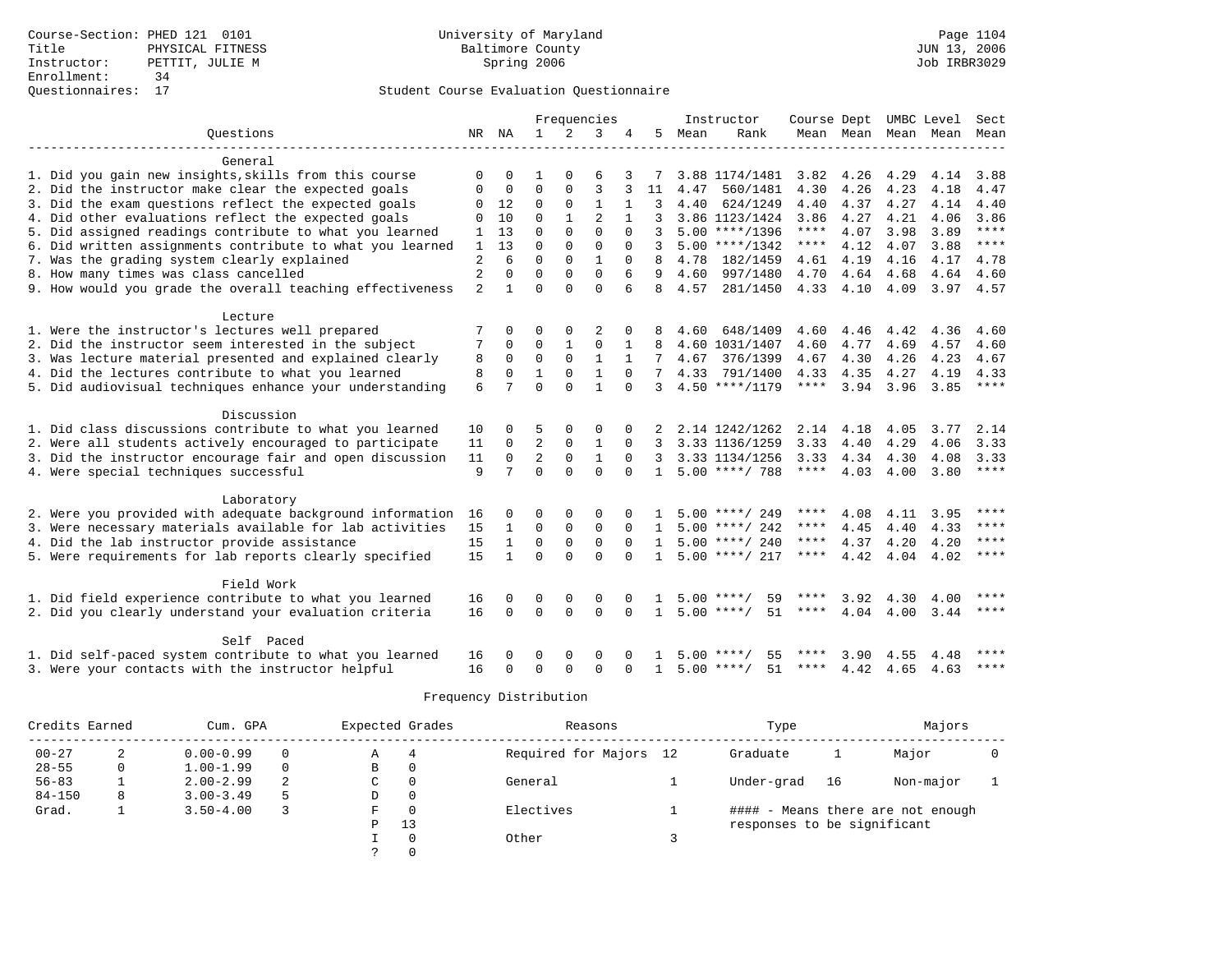### Questionnaires: 30 Student Course Evaluation Questionnaire

|                                                           |                |                |              |              | Frequencies    |              |              |      | Instructor         | Course Dept |                     |      | UMBC Level | Sect        |
|-----------------------------------------------------------|----------------|----------------|--------------|--------------|----------------|--------------|--------------|------|--------------------|-------------|---------------------|------|------------|-------------|
| Ouestions                                                 | NR             | ΝA             | $\mathbf{1}$ | $2^{1}$      | 3              |              | 5.           | Mean | Rank               |             | Mean Mean Mean Mean |      |            | Mean        |
| General                                                   |                |                |              |              |                |              |              |      |                    |             |                     |      |            |             |
| 1. Did you gain new insights, skills from this course     |                | $\Omega$       |              |              | 9              |              | 10           |      | 3.76 1254/1481     | 3.82        | 4.26                | 4.29 | 4.14       | 3.76        |
| 2. Did the instructor make clear the expected goals       |                | $\overline{0}$ | $\Omega$     | 1            |                |              | 13           |      | 4.14 934/1481      | 4.30        | 4.26                | 4.23 | 4.18       | 4.14        |
| 3. Did the exam questions reflect the expected goals      |                | 23             | $\Omega$     | $\Omega$     | $\Omega$       |              |              |      | $4.50$ ****/1249   | 4.40        | 4.37                | 4.27 | 4.14       | ****        |
| 4. Did other evaluations reflect the expected goals       |                | 24             |              | $\Omega$     | $\Omega$       |              |              |      | $4.00$ ****/1424   | 3.86        | 4.27                | 4.21 | 4.06       | ****        |
| 5. Did assigned readings contribute to what you learned   | 2              | 26             | $\Omega$     | $\Omega$     | $\Omega$       |              | $\mathbf{1}$ |      | $4.50$ ****/1396   | ****        | 4.07                | 3.98 | 3.89       | ****        |
| 6. Did written assignments contribute to what you learned | $\overline{2}$ | 26             | $\Omega$     | $\mathbf 0$  | $\Omega$       |              |              |      | $4.50$ ****/1342   | $***$ * * * | 4.12                | 4.07 | 3.88       | $***$ *     |
| 7. Was the grading system clearly explained               | $\overline{2}$ | 10             | $\Omega$     | $\mathbf{1}$ |                |              | 12           | 4.44 | 550/1459           | 4.61        | 4.19                | 4.16 | 4.17       | 4.44        |
| 8. How many times was class cancelled                     | 3              | $\mathbf{1}$   | $\Omega$     | $\Omega$     | $\Omega$       |              | 21           | 4.81 | 839/1480           | 4.70        | 4.64                | 4.68 | 4.64       | 4.81        |
| 9. How would you grade the overall teaching effectiveness | 3              | 5              | $\Omega$     | 1            | 4              | 9            | 8            | 4.09 | 786/1450           |             | 4.33 4.10           | 4.09 | 3.97       | 4.09        |
| Lecture                                                   |                |                |              |              |                |              |              |      |                    |             |                     |      |            |             |
| 1. Were the instructor's lectures well prepared           | 25             | $\Omega$       | $\Omega$     | $\Omega$     | 2              |              |              |      | $4.00$ ****/1409   | 4.60        | 4.46                | 4.42 | 4.36       | ****        |
| 2. Did the instructor seem interested in the subject      | 24             | $\mathbf 0$    | $\mathbf 0$  | $\mathbf 0$  | $\mathbf{0}$   |              |              |      | $4.83$ ****/1407   | 4.60        | 4.77                | 4.69 | 4.57       | ****        |
| 3. Was lecture material presented and explained clearly   | 24             | 0              | $\Omega$     | $\mathbf{1}$ | $\overline{c}$ | $\Omega$     |              |      | $3.83$ ****/1399   | 4.67        | 4.30                | 4.26 | 4.23       | $***$ * * * |
| 4. Did the lectures contribute to what you learned        | 24             | $\Omega$       | $\Omega$     | $\Omega$     | 3              | $\Omega$     |              |      | $4.00$ ****/1400   | 4.33        | 4.35                | 4.27 | 4.19       | $***$ * * * |
| 5. Did audiovisual techniques enhance your understanding  | 24             | 3              | $\Omega$     | $\Omega$     | $\mathbf{1}$   | $\Omega$     |              |      | $4.33$ ****/1179   | $***$ * * * | 3.94                | 3.96 | 3.85       | ****        |
| Discussion                                                |                |                |              |              |                |              |              |      |                    |             |                     |      |            |             |
| 1. Did class discussions contribute to what you learned   | 27             | 0              |              | $\Omega$     | $\Omega$       |              |              |      | $3.33$ ****/1262   | 2.14        | 4.18                | 4.05 | 3.77       | ****        |
| 2. Were all students actively encouraged to participate   | 27             | $\mathbf 0$    | 1            | $\mathbf 0$  | $\mathbf 0$    |              | $\mathbf{1}$ |      | $3.33$ ****/1259   | 3.33        | 4.40                | 4.29 | 4.06       | $***$ * * * |
| 3. Did the instructor encourage fair and open discussion  | 27             | $\Omega$       | $\mathbf 0$  | $\mathbf 0$  | $\mathbf{1}$   |              |              |      | $4.00$ ****/1256   | 3.33        | 4.34                | 4.30 | 4.08       | $***$ *     |
| 4. Were special techniques successful                     | 26             | $\mathfrak{D}$ | 1            | $\Omega$     | $\Omega$       | $\mathbf{1}$ | $\Omega$     |      | $2.50$ ****/ 788   | $***$ * * * | 4.03                | 4.00 | 3.80       | ****        |
| Field Work                                                |                |                |              |              |                |              |              |      |                    |             |                     |      |            |             |
| 1. Did field experience contribute to what you learned    | 29             | $\Omega$       | O            | $\Omega$     | $\Omega$       |              |              |      | 59<br>$5.00$ ****/ | ****        | 3.92                | 4.30 | 4.00       | $* * * * *$ |
| 2. Did you clearly understand your evaluation criteria    | 29             | $\mathbf 0$    | 0            | 0            | $\mathbf 0$    | $\Omega$     |              |      | 51<br>$5.00$ ****/ | ****        | 4.04                | 4.00 | 3.44       | ****        |
| 3. Was the instructor available for consultation          | 29             | $\cap$         | $\Omega$     | $\Omega$     | $\Omega$       | $\Omega$     | $\mathbf{1}$ |      | $5.00$ ****/<br>36 | ****        | 5.00                | 4.60 | 5.00       | ****        |
| Self Paced                                                |                |                |              |              |                |              |              |      |                    |             |                     |      |            |             |
| 1. Did self-paced system contribute to what you learned   | 29             |                | U            | $\Omega$     | $\Omega$       | $\Omega$     | $\mathbf{1}$ |      | $5.00$ ****/<br>55 |             | **** 3.90           |      | 4.55 4.48  | ****        |

| Credits Earned |    | Cum. GPA      |    |   | Expected Grades | Reasons                | Type                        |    | Majors                            |  |
|----------------|----|---------------|----|---|-----------------|------------------------|-----------------------------|----|-----------------------------------|--|
| $00 - 27$      |    | $0.00 - 0.99$ |    | Α |                 | Required for Majors 21 | Graduate                    |    | Major                             |  |
| $28 - 55$      |    | $1.00 - 1.99$ |    | B | $\Omega$        |                        |                             |    |                                   |  |
| $56 - 83$      |    | $2.00 - 2.99$ |    | C | $\Omega$        | General                | Under-grad                  | 30 | Non-major                         |  |
| $84 - 150$     | 17 | $3.00 - 3.49$ | 13 | D | 0               |                        |                             |    |                                   |  |
| Grad.          | 0  | $3.50 - 4.00$ | 10 | F | $\Omega$        | Electives              |                             |    | #### - Means there are not enough |  |
|                |    |               |    | Ρ | 20              |                        | responses to be significant |    |                                   |  |
|                |    |               |    |   |                 | Other                  |                             |    |                                   |  |
|                |    |               |    |   |                 |                        |                             |    |                                   |  |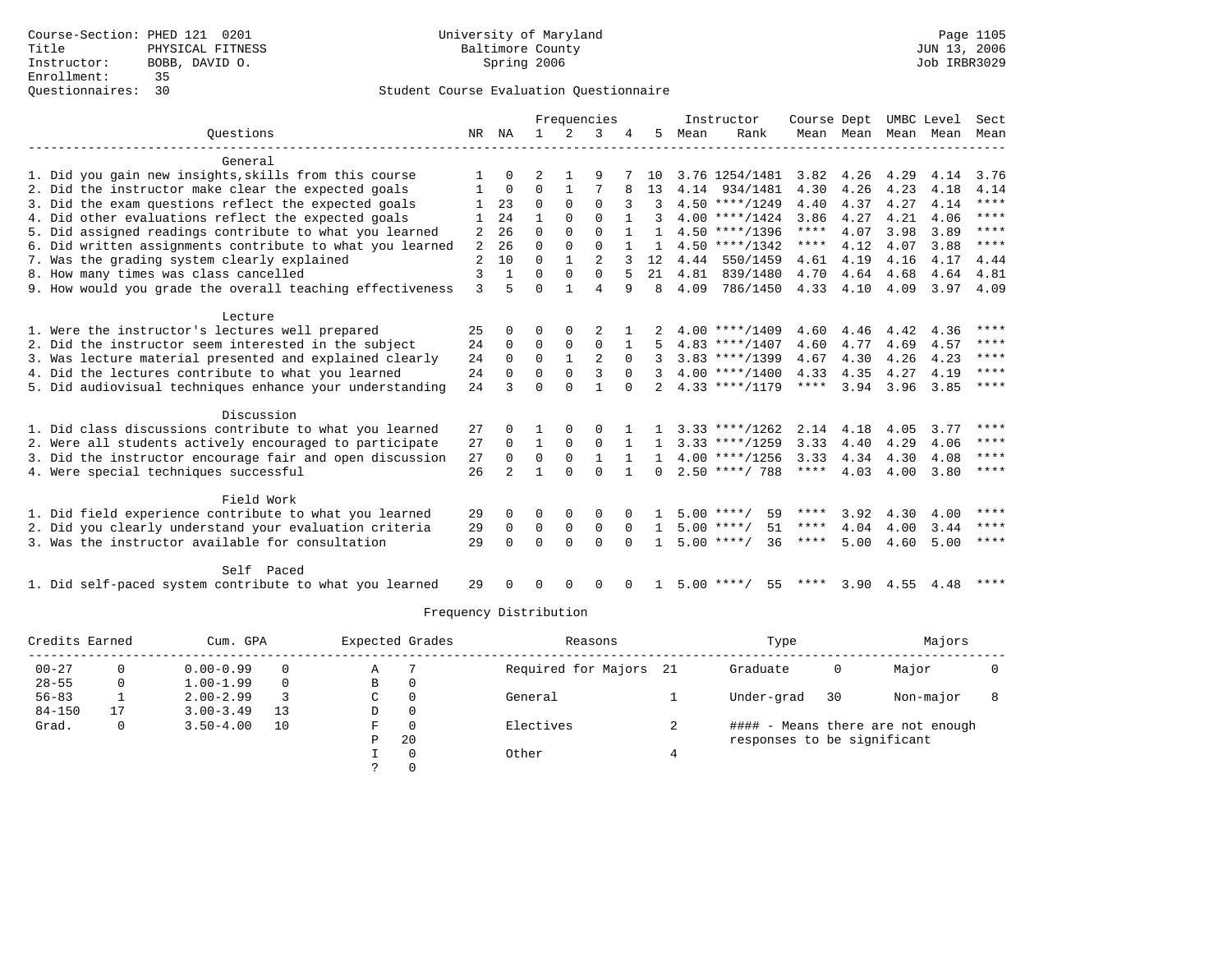|                                                            |                |                |              |                | Frequencies    |              |                |      | Instructor         | Course Dept UMBC Level |                     |      |             | Sect         |
|------------------------------------------------------------|----------------|----------------|--------------|----------------|----------------|--------------|----------------|------|--------------------|------------------------|---------------------|------|-------------|--------------|
| Ouestions                                                  |                | NR NA          | $\mathbf{1}$ | $\overline{2}$ | 3              | 4            | 5.             | Mean | Rank               |                        | Mean Mean Mean Mean |      |             | Mean         |
|                                                            |                |                |              |                |                |              |                |      |                    |                        |                     |      |             |              |
| General                                                    |                |                |              |                |                |              |                |      |                    |                        |                     |      |             |              |
| 1. Did you gain new insights, skills from this course      | $\mathbf 0$    | $\Omega$       | O            | $\Omega$       | 2              | 2            | 3              | 4.14 | 967/1481           | 4.14                   | 4.26                | 4.29 | 4.14        | 4.14         |
| 2. Did the instructor make clear the expected goals        | $\Omega$       | 0              | $\Omega$     | 1              | $\overline{2}$ |              | 3              |      | 3.86 1148/1481     | 3.86                   | 4.26                | 4.23 | 4.18        | 3.86         |
| 3. Did the exam questions reflect the expected goals       | 0              | 3              | 0            | $\mathbf 0$    | $\mathbf{1}$   | $\Omega$     | 3              | 4.50 | 498/1249           | 4.50                   | 4.37                | 4.27 | 4.14        | 4.50         |
| 4. Did other evaluations reflect the expected goals        | 0              | 5              | $\Omega$     | $\mathbf{1}$   | $\Omega$       | $\Omega$     | 1              |      | 3.50 1275/1424     | 3.50                   | 4.27                | 4.21 | 4.06        | 3.50         |
| 5. Did assigned readings contribute to what you learned    | $\Omega$       | 5              | $\Omega$     | $\Omega$       | $\mathbf{1}$   | $\Omega$     | $\mathbf{1}$   | 4.00 | 707/1396           | 4.00                   | 4.07                | 3.98 | 3.89        | 4.00         |
| 6. Did written assignments contribute to what you learned  | 0              | 5              | $\Omega$     | 1              | $\Omega$       | $\Omega$     | 1              |      | 3.50 1115/1342     | 3.50                   | 4.12                | 4.07 | 3.88        | 3.50         |
| 7. Was the grading system clearly explained                | $\Omega$       | $\mathbf{1}$   | $\Omega$     | $\overline{a}$ | $\mathbf{1}$   | $\Omega$     | 3              |      | 3.67 1201/1459     | 3.67                   | 4.19                | 4.16 | 4.17        | 3.67         |
| 8. How many times was class cancelled                      | $\Omega$       | $\Omega$       | $\Omega$     | $\mathbf{1}$   | $\mathbf{1}$   | 3            | 2              |      | 3.86 1427/1480     | 3.86                   | 4.64                | 4.68 | 4.64        | 3.86         |
| 9. How would you grade the overall teaching effectiveness  | $\mathbf{1}$   | $\Omega$       | $\Omega$     | $\Omega$       | $\mathbf{1}$   | $\mathbf{1}$ | $\overline{4}$ |      | 4.50 334/1450      | 4.50                   | 4.10                | 4.09 | $3.97$ 4.50 |              |
|                                                            |                |                |              |                |                |              |                |      |                    |                        |                     |      |             |              |
| Lecture<br>1. Were the instructor's lectures well prepared | 1              | 0              | O            | $\Omega$       | $\Omega$       |              | 5              | 4.83 | 290/1409           | 4.83                   | 4.46                | 4.42 | 4.36        |              |
| 2. Did the instructor seem interested in the subject       | $\mathbf{1}$   | $\Omega$       | $\Omega$     | 0              | $\mathbf 0$    | 0            | 6              | 5.00 | 1/1407             | 5.00                   | 4.77                | 4.69 | 4.57        | 4.83<br>5.00 |
| 3. Was lecture material presented and explained clearly    | 1              | $\Omega$       | $\Omega$     | $\Omega$       | $\mathbf 0$    | $\Omega$     | 6              | 5.00 | 1/1399             | 5.00                   | 4.30                | 4.26 | 4.23        | 5.00         |
| 4. Did the lectures contribute to what you learned         | 1              | $\Omega$       | $\Omega$     | $\mathbf 0$    | $\Omega$       | $\Omega$     | 6              | 5.00 | 1/1400             | 5.00                   | 4.35                | 4.27 | 4.19        | 5.00         |
|                                                            |                | $\mathfrak{D}$ | $\Omega$     | $\Omega$       | $\Omega$       | $\Omega$     | $\overline{4}$ | 5.00 | 1/1179             | 5.00                   | 3.94                |      | 3.85        | 5.00         |
| 5. Did audiovisual techniques enhance your understanding   | 1              |                |              |                |                |              |                |      |                    |                        |                     | 3.96 |             |              |
| Discussion                                                 |                |                |              |                |                |              |                |      |                    |                        |                     |      |             |              |
| 1. Did class discussions contribute to what you learned    | 1              | 0              | 0            | $\Omega$       | $\Omega$       |              | 6              | 5.00 | 1/1262             | 5.00                   | 4.18                | 4.05 | 3.77        | 5.00         |
| 2. Were all students actively encouraged to participate    | $\mathbf 1$    | $\Omega$       | $\mathbf 0$  | $\mathbf 0$    | $\mathbf 0$    | $\Omega$     | 6              | 5.00 | 1/1259             | 5.00                   | 4.40                | 4.29 | 4.06        | 5.00         |
| 3. Did the instructor encourage fair and open discussion   | 1              | $\Omega$       | $\mathbf 0$  | $\mathbf 0$    | $\mathbf 0$    | $\Omega$     | 6              | 5.00 | 1/1256             | 5.00                   | 4.34                | 4.30 | 4.08        | 5.00         |
| 4. Were special techniques successful                      | $\overline{2}$ | $\overline{4}$ | $\Omega$     | $\Omega$       | $\Omega$       | $\Omega$     | $\mathbf{1}$   |      | $5.00$ ****/ 788   | $***$ * * *            | 4.03                | 4.00 | 3.80        | $***$ *      |
|                                                            |                |                |              |                |                |              |                |      |                    |                        |                     |      |             |              |
| Laboratory                                                 |                |                |              |                |                |              |                |      |                    |                        |                     |      |             |              |
| 2. Were you provided with adequate background information  | 5              | 0              | 0            | $\Omega$       | 1              | $\Omega$     | 1              | 4.00 | 145/249            | 4.00                   | 4.08 4.11           |      | 3.95 4.00   |              |
|                                                            |                |                |              |                |                |              |                |      |                    |                        |                     |      |             |              |
| Seminar                                                    | 5              |                | $\Omega$     |                | $\Omega$       |              |                |      | $5.00$ ****/       | ****                   |                     |      |             | ****         |
| 2. Was the instructor available for individual attention   |                |                |              | $\Omega$       |                |              | $\mathbf{1}$   |      | 69                 |                        | 4.26 4.53           |      | 4.18        |              |
| Field Work                                                 |                |                |              |                |                |              |                |      |                    |                        |                     |      |             |              |
| 1. Did field experience contribute to what you learned     | 4              | 0              | 0            | 0              | 0              | 0            | 3              | 5.00 | 1/<br>59           | 5.00                   | 3.92                | 4.30 | 4.00        | 5.00         |
| 2. Did you clearly understand your evaluation criteria     | 4              | $\mathbf 0$    | $\mathbf 0$  | $\mathbf 0$    | $\mathbf 0$    | 2            | $\mathbf{1}$   | 4.33 | 22/<br>51          | 4.33                   | 4.04                | 4.00 | 3.44        | 4.33         |
| 4. To what degree could you discuss your evaluations       | $\overline{4}$ | $\overline{2}$ | $\mathbf 0$  | $\mathsf 0$    | $\mathbf{1}$   | $\Omega$     | $\Omega$       |      | $3.00$ ****/<br>41 | $***$ * * *            | 3.68                | 4.26 | $***$ * * * | $***$        |
| 5. Did conferences help you carry out field activities     | 4              | $\overline{a}$ | $\Omega$     | $\Omega$       | $\mathbf{1}$   | $\Omega$     | $\Omega$       |      | $3.00$ ****/<br>31 | ****                   | 3.50                | 4.42 | $***$ * * * | $* * * * *$  |
|                                                            |                |                |              |                |                |              |                |      |                    |                        |                     |      |             |              |
| Self Paced                                                 |                |                |              |                |                |              |                |      |                    |                        |                     |      |             |              |
| 1. Did self-paced system contribute to what you learned    | 5              | 0              | 0            | 0              | 1              | 0            | 1              | 4.00 | 44/<br>55          | 4.00                   | 3.90                | 4.55 | 4.48        | 4.00         |
| 3. Were your contacts with the instructor helpful          | 5              | 0              | $\Omega$     | 0              | $\mathbf 0$    | 1            | $\mathbf{1}$   | 4.50 | 41/<br>51          | 4.50                   | 4.42                | 4.65 | 4.63        | 4.50         |
| 4. Was the feedback/tutoring by proctors helpful           | 5              | $\mathbf 0$    | $\mathbf 0$  | $\mathbf 0$    | $\mathbf 0$    | $\Omega$     | 2              | 5.00 | 34<br>1/           | 5.00                   | 4.50                | 4.83 | 4.67        | 5.00         |
| 5. Were there enough proctors for all the students         | 5              | 1              | $\Omega$     | $\Omega$       | $\Omega$       | $\Omega$     | $\mathbf{1}$   |      | $5.00$ ****/<br>24 |                        | **** $4.50$         | 4.82 | 4.58        | $***$        |

| Credits Earned | Cum. GPA      |          | Expected Grades |          | Reasons             | Type                        |   | Majors                            |  |
|----------------|---------------|----------|-----------------|----------|---------------------|-----------------------------|---|-----------------------------------|--|
| $00 - 27$      | $0.00 - 0.99$ | $\Omega$ | Α               | л.       | Required for Majors | Graduate                    | 0 | Major                             |  |
| $28 - 55$      | $1.00 - 1.99$ | $\Omega$ | В               | 0        |                     |                             |   |                                   |  |
| $56 - 83$      | $2.00 - 2.99$ | $\Omega$ | C               | 0        | General             | Under-grad                  |   | Non-major                         |  |
| $84 - 150$     | $3.00 - 3.49$ | $\Omega$ | D               | 0        |                     |                             |   |                                   |  |
| Grad.          | $3.50 - 4.00$ | $\Omega$ | F               | 0        | Electives           |                             |   | #### - Means there are not enough |  |
|                |               |          | Ρ               | 6        |                     | responses to be significant |   |                                   |  |
|                |               |          |                 | $\Omega$ | Other               |                             |   |                                   |  |
|                |               |          |                 |          |                     |                             |   |                                   |  |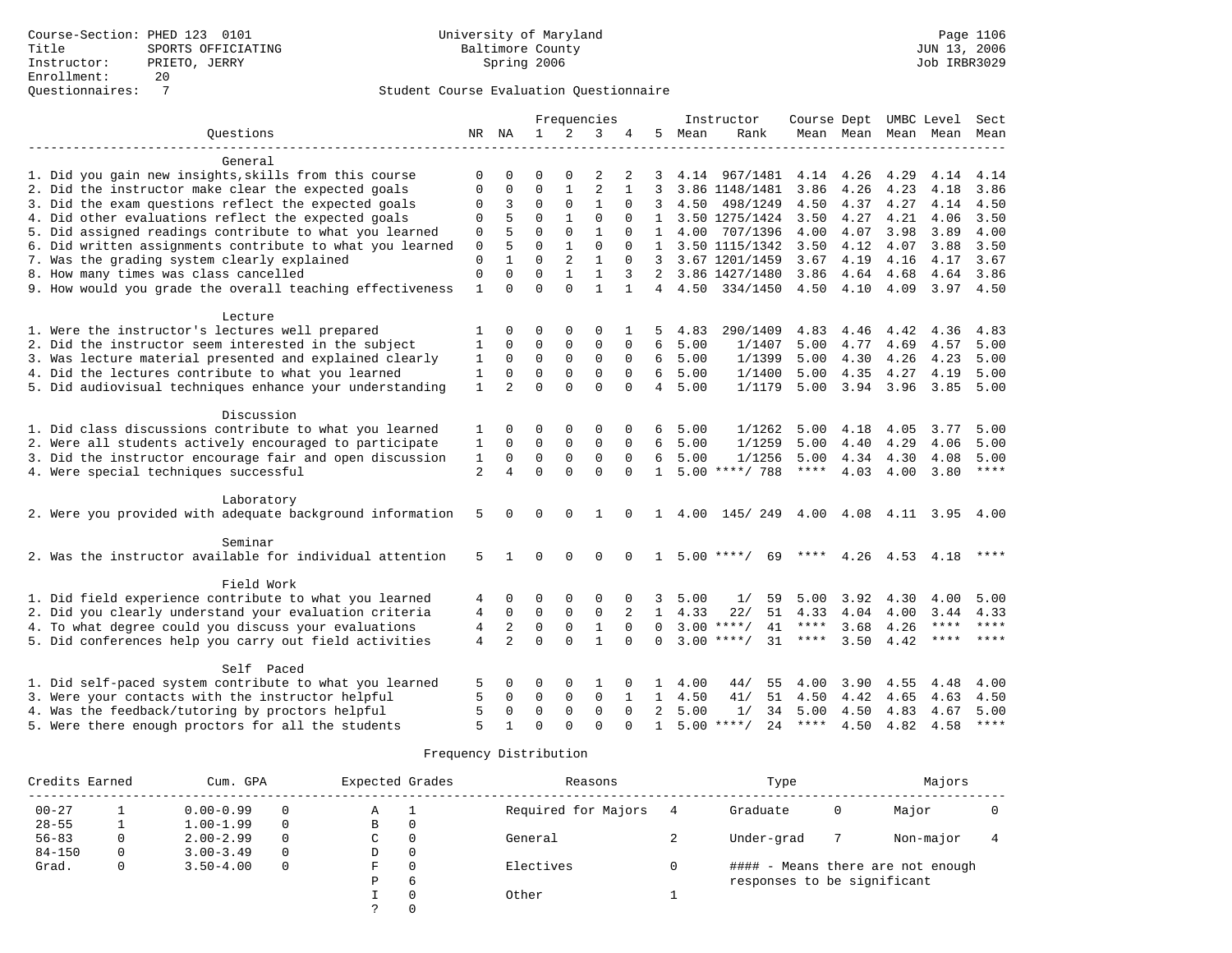|                                                           |                |              |              |          | Frequencies    |          |    |      | Instructor         | Course Dept |           | UMBC Level |             | Sect        |
|-----------------------------------------------------------|----------------|--------------|--------------|----------|----------------|----------|----|------|--------------------|-------------|-----------|------------|-------------|-------------|
| Ouestions                                                 | NR             | ΝA           | $\mathbf{1}$ | $2^{1}$  | 3              |          | 5. | Mean | Rank               |             | Mean Mean | Mean Mean  |             | Mean        |
| General                                                   |                |              |              |          |                |          |    |      |                    |             |           |            |             |             |
| 1. Did you gain new insights, skills from this course     |                | $\Omega$     | $\Omega$     | 0        |                |          | 20 | 4.75 | 292/1481           | 4.75        | 4.26      | 4.29       | 4.14        | 4.75        |
| 2. Did the instructor make clear the expected goals       |                | 0            | 0            | 0        | $\overline{2}$ |          | 21 | 4.79 | 192/1481           | 4.79        | 4.26      | 4.23       | 4.18        | 4.79        |
| 3. Did the exam questions reflect the expected goals      |                | 16           | $\Omega$     | $\Omega$ | $\Omega$       | $\Omega$ |    | 5.00 | 1/1249             | 5.00        | 4.37      | 4.27       | 4.14        | 5.00        |
| 4. Did other evaluations reflect the expected goals       |                | 17           | $\Omega$     | $\Omega$ | $\cap$         | $\Omega$ |    | 5.00 | 1/1424             | 5.00        | 4.27      | 4.21       | 4.06        | 5.00        |
| 5. Did assigned readings contribute to what you learned   |                | 19           | $\Omega$     | $\Omega$ | $\Omega$       | $\Omega$ | 5  |      | $5.00$ ****/1396   | $***$ * * * | 4.07      | 3.98       | 3.89        | $***$ * * * |
| 6. Did written assignments contribute to what you learned | 1              | 18           | $\Omega$     | $\Omega$ | $\Omega$       | $\Omega$ | 6  |      | $5.00$ ****/1342   | ****        | 4.12      | 4.07       | 3.88        | ****        |
| 7. Was the grading system clearly explained               | $\overline{2}$ | 11           | $\Omega$     | $\Omega$ | $\mathbf{1}$   |          | 11 | 4.83 | 143/1459           | 4.83        | 4.19      | 4.16       | 4.17        | 4.83        |
| 8. How many times was class cancelled                     | $\overline{2}$ |              | $\Omega$     | $\Omega$ | 2              |          | 13 |      | 4.50 1044/1480     | 4.50        | 4.64      | 4.68       | 4.64        | 4.50        |
| 9. How would you grade the overall teaching effectiveness | 5              | $\mathbf{1}$ | $\Omega$     | $\cap$   | 1              |          | 11 |      | 4.53 319/1450      | 4.53        | 4.10      | 4.09       | 3.97        | 4.53        |
| Lecture                                                   |                |              |              |          |                |          |    |      |                    |             |           |            |             |             |
| 1. Were the instructor's lectures well prepared           | 14             | $\Omega$     | $\Omega$     |          |                |          | 10 | 4.82 | 319/1409           | 4.82        | 4.46      | 4.42       | 4.36        | 4.82        |
| 2. Did the instructor seem interested in the subject      | 14             | $\mathbf 0$  | 0            | 0        | 0              |          | 11 | 5.00 | 1/1407             | 5.00        | 4.77      | 4.69       | 4.57        | 5.00        |
| 3. Was lecture material presented and explained clearly   | 14             | $\Omega$     | $\Omega$     | 0        |                |          | 10 | 4.82 | 203/1399           | 4.82        | 4.30      | 4.26       | 4.23        | 4.82        |
| 4. Did the lectures contribute to what you learned        | 14             |              | $\Omega$     | $\Omega$ | $\Omega$       |          | 10 | 5.00 | 1/1400             | 5.00        | 4.35      | 4.27       | 4.19        | 5.00        |
| 5. Did audiovisual techniques enhance your understanding  | 16             | $\mathbf{R}$ | $\Omega$     | $\cap$   | $\Omega$       | $\cap$   | 6  |      | $5.00$ ****/1179   | ****        | 3.94      | 3.96       | 3.85        | $***$ * * * |
| Discussion                                                |                |              |              |          |                |          |    |      |                    |             |           |            |             |             |
| 1. Did class discussions contribute to what you learned   | 18             |              | $\Omega$     | $\Omega$ | $\Omega$       |          | 7  | 5.00 | 1/1262             | 5.00        | 4.18      | 4.05       | 3.77        | 5.00        |
| 2. Were all students actively encouraged to participate   | 18             | $\Omega$     | $\Omega$     | 0        | $\Omega$       | $\Omega$ | 7  | 5.00 | 1/1259             | 5.00        | 4.40      | 4.29       | 4.06        | 5.00        |
| 3. Did the instructor encourage fair and open discussion  | 18             | $\Omega$     | $\Omega$     | $\Omega$ | $\Omega$       | $\Omega$ | 7  | 5.00 | 1/1256             | 5.00        | 4.34      | 4.30       | 4.08        | 5.00        |
| 4. Were special techniques successful                     | 18             | 4            | $\Omega$     | $\cap$   | $\Omega$       | $\Omega$ | 3  |      | $5.00$ ****/ 788   | ****        | 4.03      | 4.00       | 3.80        | $***$ * * * |
| Field Work                                                |                |              |              |          |                |          |    |      |                    |             |           |            |             |             |
| 1. Did field experience contribute to what you learned    | 23             | <sup>0</sup> | ∩            | 0        | O              |          |    |      | 59<br>$5.00$ ****/ | ****        | 3.92      | 4.30       | 4.00        | ****        |
| 2. Did you clearly understand your evaluation criteria    | 23             | 0            | 0            | $\Omega$ | 0              | $\Omega$ |    |      | $5.00$ ****/<br>51 | ****        | 4.04      | 4.00       | 3.44        | $* * * * *$ |
| 3. Was the instructor available for consultation          | 24             | $\Omega$     | $\Omega$     | $\Omega$ | $\Omega$       | $\Omega$ |    |      | $5.00$ ****/<br>36 | ****        | 5.00      | 4.60       | 5.00        | $* * * * *$ |
| 4. To what degree could you discuss your evaluations      | 23             | $\Omega$     | $\Omega$     | $\Omega$ | $\Omega$       | $\Omega$ |    |      | $5.00$ ****/<br>41 | ****        | 3.68      | 4.26       | $***$ * * * | $* * * *$   |
| 5. Did conferences help you carry out field activities    | 24             |              | $\Omega$     | $\cap$   | $\cap$         |          |    |      | $5.00$ ****/<br>31 | ****        | 3.50      | 4.42       | ****        | $* * * * *$ |

| Credits Earned |   | Cum. GPA      |          |    | Expected Grades | Reasons                | Type                        |     | Majors                            |    |
|----------------|---|---------------|----------|----|-----------------|------------------------|-----------------------------|-----|-----------------------------------|----|
| $00 - 27$      |   | $0.00 - 0.99$ | 0        | A  |                 | Required for Majors 19 | Graduate                    | 0   | Major                             |    |
| $28 - 55$      |   | $1.00 - 1.99$ | $\Omega$ | B  |                 |                        |                             |     |                                   |    |
| $56 - 83$      |   | $2.00 - 2.99$ |          | C  |                 | General                | Under-grad                  | -25 | Non-major                         | 12 |
| $84 - 150$     | 2 | $3.00 - 3.49$ | 4        | D  | $\Omega$        |                        |                             |     |                                   |    |
| Grad.          | 0 | $3.50 - 4.00$ | 4        | F. |                 | Electives              |                             |     | #### - Means there are not enough |    |
|                |   |               |          | P  | 17              |                        | responses to be significant |     |                                   |    |
|                |   |               |          |    |                 | Other                  |                             |     |                                   |    |
|                |   |               |          |    |                 |                        |                             |     |                                   |    |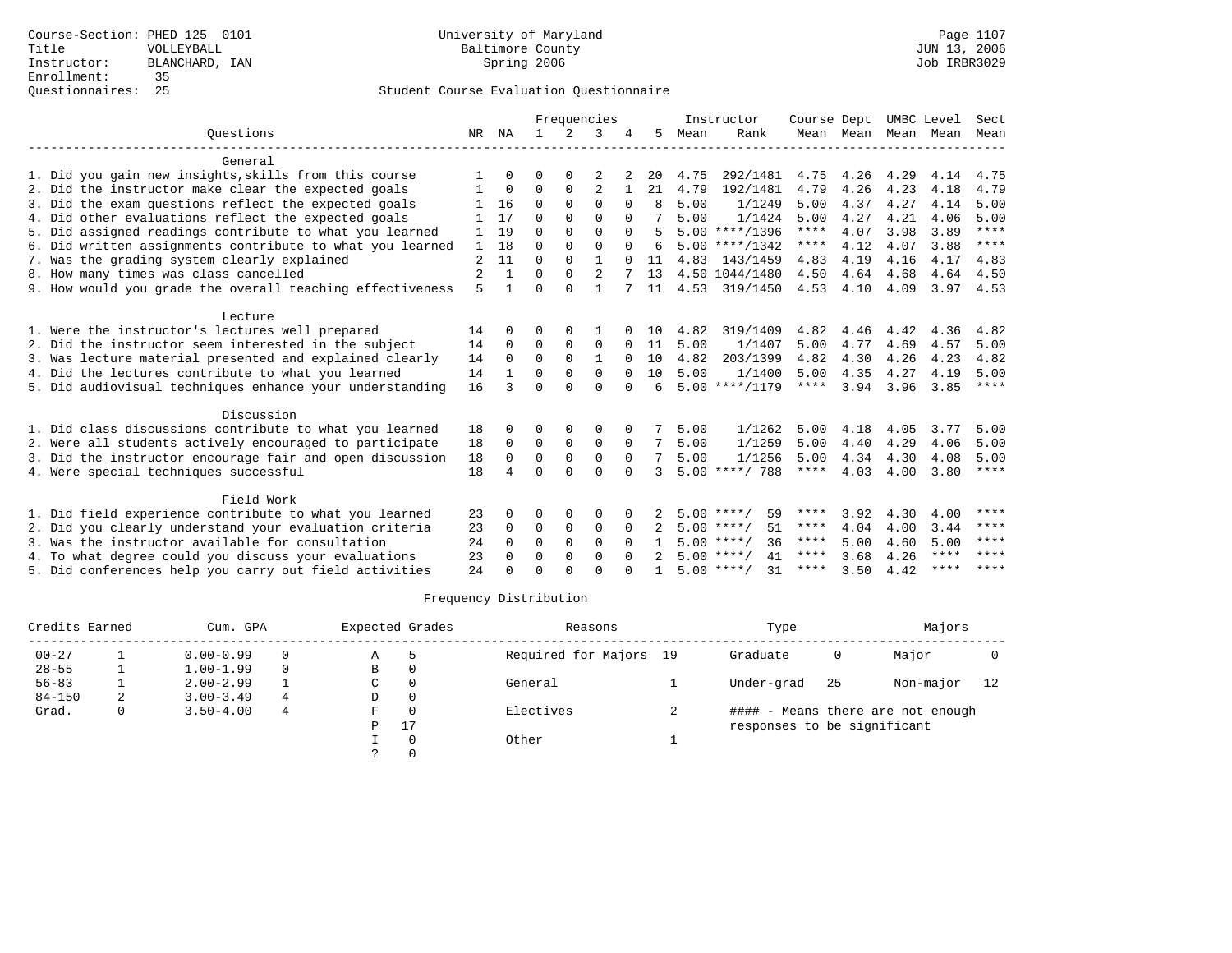|                                                           | Frequencies    |             |          |              |              | Instructor   | Course Dept    |      | UMBC Level       |             | Sect |      |      |             |
|-----------------------------------------------------------|----------------|-------------|----------|--------------|--------------|--------------|----------------|------|------------------|-------------|------|------|------|-------------|
| Ouestions                                                 | NR             | ΝA          |          | 2            | 3            |              | 5              | Mean | Rank             | Mean        | Mean | Mean | Mean | Mean        |
| General                                                   |                |             |          |              |              |              |                |      |                  |             |      |      |      |             |
| 1. Did you gain new insights, skills from this course     | $\Omega$       | $\Omega$    | O        |              |              |              |                | 4.46 | 600/1481         | 4.46        | 4.26 | 4.29 | 4.14 | 4.46        |
| 2. Did the instructor make clear the expected goals       | 0              | $\Omega$    | $\Omega$ | $\Omega$     | $\Omega$     |              | 11             | 4.85 | 155/1481         | 4.85        | 4.26 | 4.23 | 4.18 | 4.85        |
| 3. Did the exam questions reflect the expected goals      | $\Omega$       | 3           | $\Omega$ | $\Omega$     |              | $\mathbf{1}$ | 8              | 4.70 | 298/1249         | 4.70        | 4.37 | 4.27 | 4.14 | 4.70        |
| 4. Did other evaluations reflect the expected goals       |                |             | $\Omega$ | $\Omega$     | $\Omega$     |              | 5.             | 4.71 | 248/1424         | 4.71        | 4.27 | 4.21 | 4.06 | 4.71        |
| 5. Did assigned readings contribute to what you learned   | 3              |             | $\Omega$ | $\Omega$     | $\Omega$     |              |                |      | $5.00$ ****/1396 | $***$ * *   | 4.07 | 3.98 | 3.89 | $***$ * * * |
| 6. Did written assignments contribute to what you learned | 3              | 8           |          | $\Omega$     | $\Omega$     |              |                |      | $3.00$ ****/1342 | ****        | 4.12 | 4.07 | 3.88 | ****        |
| 7. Was the grading system clearly explained               | 1              |             | $\Omega$ | $\mathbf{1}$ | $\Omega$     |              | 10             | 4.73 | 217/1459         | 4.73        | 4.19 | 4.16 | 4.17 | 4.73        |
| 8. How many times was class cancelled                     | $\overline{2}$ | $\Omega$    | $\Omega$ | $\Omega$     | $\mathbf{1}$ | 8            |                |      | 4.09 1326/1480   | 4.09        | 4.64 | 4.68 | 4.64 | 4.09        |
| 9. How would you grade the overall teaching effectiveness | $\overline{a}$ |             | $\Omega$ | $\cap$       |              |              | 2              | 4.10 | 781/1450         | 4.10        | 4.10 | 4.09 | 3.97 | 4.10        |
| Lecture                                                   |                |             |          |              |              |              |                |      |                  |             |      |      |      |             |
| 1. Were the instructor's lectures well prepared           | 6              | $\Omega$    |          |              | 0            |              | 6              | 4.86 | 261/1409         | 4.86        | 4.46 | 4.42 | 4.36 | 4.86        |
| 2. Did the instructor seem interested in the subject      | 5              | $\mathbf 0$ | $\Omega$ | $\mathbf 0$  | 0            |              | 8              | 5.00 | 1/1407           | 5.00        | 4.77 | 4.69 | 4.57 | 5.00        |
| 3. Was lecture material presented and explained clearly   | 7              | $\Omega$    | $\Omega$ | $\Omega$     | $\Omega$     |              | $\overline{4}$ | 4.67 | 376/1399         | 4.67        | 4.30 | 4.26 | 4.23 | 4.67        |
| 4. Did the lectures contribute to what you learned        | 6              | $\Omega$    | $\Omega$ | $\Omega$     | $\Omega$     |              |                | 4.57 | 521/1400         | 4.57        | 4.35 | 4.27 | 4.19 | 4.57        |
| 5. Did audiovisual techniques enhance your understanding  | 7              |             | $\Omega$ |              | $\cap$       |              |                |      | $4.67$ ****/1179 | ****        | 3.94 | 3.96 | 3.85 | $* * * * *$ |
| Discussion                                                |                |             |          |              |              |              |                |      |                  |             |      |      |      |             |
| 1. Did class discussions contribute to what you learned   | 10             | $\Omega$    | 0        |              |              |              |                |      | $2.67$ ****/1262 | ****        | 4.18 | 4.05 | 3.77 | ****        |
| 2. Were all students actively encouraged to participate   | 11             | $\Omega$    | 0        | $\mathbf 0$  | 1            | $\Omega$     |                |      | $4.00$ ****/1259 | ****        | 4.40 | 4.29 | 4.06 | ****        |
| 3. Did the instructor encourage fair and open discussion  | 11             | $\Omega$    | $\Omega$ | $\Omega$     | $\mathbf{1}$ | $\cap$       |                |      | $4.00$ ****/1256 | $***$ * * * | 4.34 | 4.30 | 4.08 | ****        |
|                                                           |                |             |          |              |              |              |                |      |                  |             |      |      |      |             |
| Laboratory                                                |                |             |          |              |              |              |                |      |                  |             |      |      |      |             |
| 2. Were you provided with adequate background information | 12             | 0           | $\Omega$ | $\Omega$     | $\Omega$     |              |                |      | $4.00$ ****/ 249 | ****        | 4.08 | 4.11 | 3.95 | ****        |
| 3. Were necessary materials available for lab activities  | 12             | $\Omega$    | $\Omega$ | $\Omega$     |              | $\Omega$     | $\Omega$       |      | $3.00$ ****/ 242 | ****        | 4.45 | 4.40 | 4.33 | ****        |

| Credits Earned |   | Cum. GPA      |    | Expected Grades |   | Reasons             | Type                        |    | Majors                            |  |
|----------------|---|---------------|----|-----------------|---|---------------------|-----------------------------|----|-----------------------------------|--|
| $00 - 27$      |   | $0.00 - 0.99$ |    | Α               |   | Required for Majors | Graduate                    | 0  | Major                             |  |
| $28 - 55$      |   | $1.00 - 1.99$ |    | В               | 0 |                     |                             |    |                                   |  |
| $56 - 83$      |   | $2.00 - 2.99$ |    | C               | 0 | General             | Under-grad                  | 13 | Non-major                         |  |
| $84 - 150$     | 2 | $3.00 - 3.49$ | 2  | D               | 0 |                     |                             |    |                                   |  |
| Grad.          |   | $3.50 - 4.00$ | -2 | F               | 0 | Electives           |                             |    | #### - Means there are not enough |  |
|                |   |               |    | Р               | 8 |                     | responses to be significant |    |                                   |  |
|                |   |               |    |                 | 0 | Other               |                             |    |                                   |  |
|                |   |               |    |                 |   |                     |                             |    |                                   |  |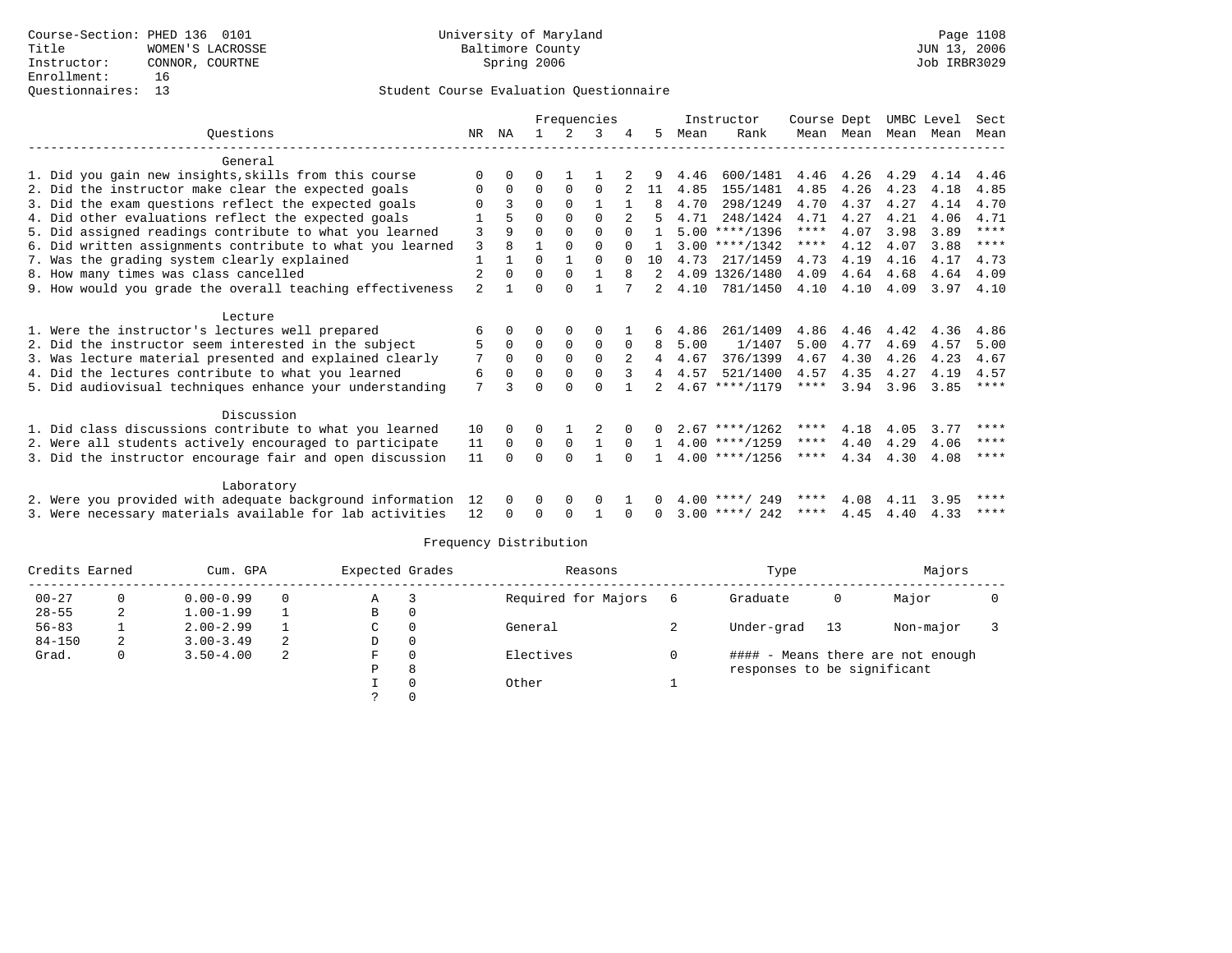|                                                           |          |              |              | Frequencies |          |          |                |      | Instructor       | Course Dept |                | UMBC Level |      | Sect        |
|-----------------------------------------------------------|----------|--------------|--------------|-------------|----------|----------|----------------|------|------------------|-------------|----------------|------------|------|-------------|
| Ouestions                                                 | NR.      | ΝA           |              |             | 3        |          | 5.             | Mean | Rank             | Mean        | Mean           | Mean       | Mean | Mean        |
| General                                                   |          |              |              |             |          |          |                |      |                  |             |                |            |      |             |
| 1. Did you gain new insights, skills from this course     | $\Omega$ | $\Omega$     | 0            | 0           |          |          | -11-           | 4.53 | 531/1481         |             | 4.50 4.26 4.29 |            | 4.14 | 4.53        |
| 2. Did the instructor make clear the expected goals       | $\Omega$ | $\Omega$     | $\Omega$     | $\Omega$    |          |          | 13             | 4.65 | 349/1481         | 4.74        | 4.26           | 4.23       | 4.18 | 4.65        |
| 3. Did the exam questions reflect the expected goals      | ∩        | 13           | $\Omega$     |             |          |          |                |      | $4.25$ ****/1249 | 4.67        | 4.37           | 4.27       | 4.14 | $***$ * * * |
| 4. Did other evaluations reflect the expected goals       |          | 11           | $\Omega$     |             |          |          |                | 4.50 | 437/1424         | 4.65        | 4.27           | 4.21       | 4.06 | 4.50        |
| 5. Did assigned readings contribute to what you learned   | $\Omega$ | 9            | $\Omega$     |             |          |          | $\overline{4}$ | 4.25 | 502/1396         | 4.25        | 4.07           | 3.98       | 3.89 | 4.25        |
| 6. Did written assignments contribute to what you learned | $\Omega$ | 13           | <sup>0</sup> |             |          |          |                |      | $4.25$ ****/1342 | ****        | 4.12           | 4.07       | 3.88 | $***$ * * * |
| 7. Was the grading system clearly explained               | $\Omega$ | 5.           | $\Omega$     |             | $\cap$   | 3        | 8              | 4.50 | 460/1459         | 4.57        | 4.19           | 4.16       | 4.17 | 4.50        |
| 8. How many times was class cancelled                     | $\Omega$ | $\Omega$     | $\Omega$     | $\Omega$    | $\Omega$ | 14       | 3              |      | 4.18 1274/1480   | 4.22        | 4.64           | 4.68       | 4.64 | 4.18        |
| 9. How would you grade the overall teaching effectiveness | 2        | <sup>n</sup> | 0            | 0           |          | 11       | 3              | 4.13 | 751/1450         | 4.07        | 4.10           | 4.09       | 3.97 | 4.13        |
| Lecture                                                   |          |              |              |             |          |          |                |      |                  |             |                |            |      |             |
| 1. Were the instructor's lectures well prepared           | 10       | $\Omega$     |              | $\Omega$    |          |          |                |      | 4.00 1152/1409   | 4.50        | 4.46           | 4.42       | 4.36 | 4.00        |
| 2. Did the instructor seem interested in the subject      | 10       | $\Omega$     | $\Omega$     | $\Omega$    | $\Omega$ | $\Omega$ |                | 5.00 | 1/1407           | 5.00        | 4.77           | 4.69       | 4.57 | 5.00        |
| 3. Was lecture material presented and explained clearly   | 10       | $\Omega$     |              | $\Omega$    | $\Omega$ |          | 5              | 4.29 | 801/1399         | 4.64        | 4.30           | 4.26       | 4.23 | 4.29        |
| 4. Did the lectures contribute to what you learned        | 10       |              | $\Omega$     | $\Omega$    |          | $\Omega$ | 5.             | 4.67 | 421/1400         | 4.83        | 4.35           | 4.27       | 4.19 | 4.67        |
| 5. Did audiovisual techniques enhance your understanding  | 11       |              | U            |             | ∩        |          |                |      | $5.00$ ****/1179 | 5.00        | 3.94           | 3.96       | 3.85 | $* * * * *$ |
| Discussion                                                |          |              |              |             |          |          |                |      |                  |             |                |            |      |             |
| 1. Did class discussions contribute to what you learned   | 15       |              | O            | 0           | $\Omega$ |          |                |      | $5.00$ ****/1262 | ****        | 4.18           | 4.05       | 3.77 | ****        |
| 2. Were all students actively encouraged to participate   | 15       | $\Omega$     | $\Omega$     | $\mathbf 0$ | $\Omega$ | $\Omega$ |                |      | $5.00$ ****/1259 | ****        | 4.40           | 4.29       | 4.06 | ****        |
| 3. Did the instructor encourage fair and open discussion  | 15       |              |              |             | ∩        |          |                |      | $4.50$ ****/1256 | ****        | 4.34           | 4.30       | 4.08 | ****        |

| Credits Earned |   | Cum. GPA      |          |   | Expected Grades | Reasons             |      | Type                        |    | Majors                            |  |
|----------------|---|---------------|----------|---|-----------------|---------------------|------|-----------------------------|----|-----------------------------------|--|
| $00 - 27$      |   | $0.00 - 0.99$ |          | Α | 4               | Required for Majors | - 11 | Graduate                    | 0  | Major                             |  |
| $28 - 55$      | 0 | $1.00 - 1.99$ | $\Omega$ | B |                 |                     |      |                             |    |                                   |  |
| $56 - 83$      | 0 | $2.00 - 2.99$ |          | C |                 | General             |      | Under-grad                  | 17 | Non-major                         |  |
| $84 - 150$     | 6 | $3.00 - 3.49$ |          | D |                 |                     |      |                             |    |                                   |  |
| Grad.          | 0 | $3.50 - 4.00$ |          | F |                 | Electives           |      |                             |    | #### - Means there are not enough |  |
|                |   |               |          | D | 12              |                     |      | responses to be significant |    |                                   |  |
|                |   |               |          |   |                 | Other               |      |                             |    |                                   |  |
|                |   |               |          |   |                 |                     |      |                             |    |                                   |  |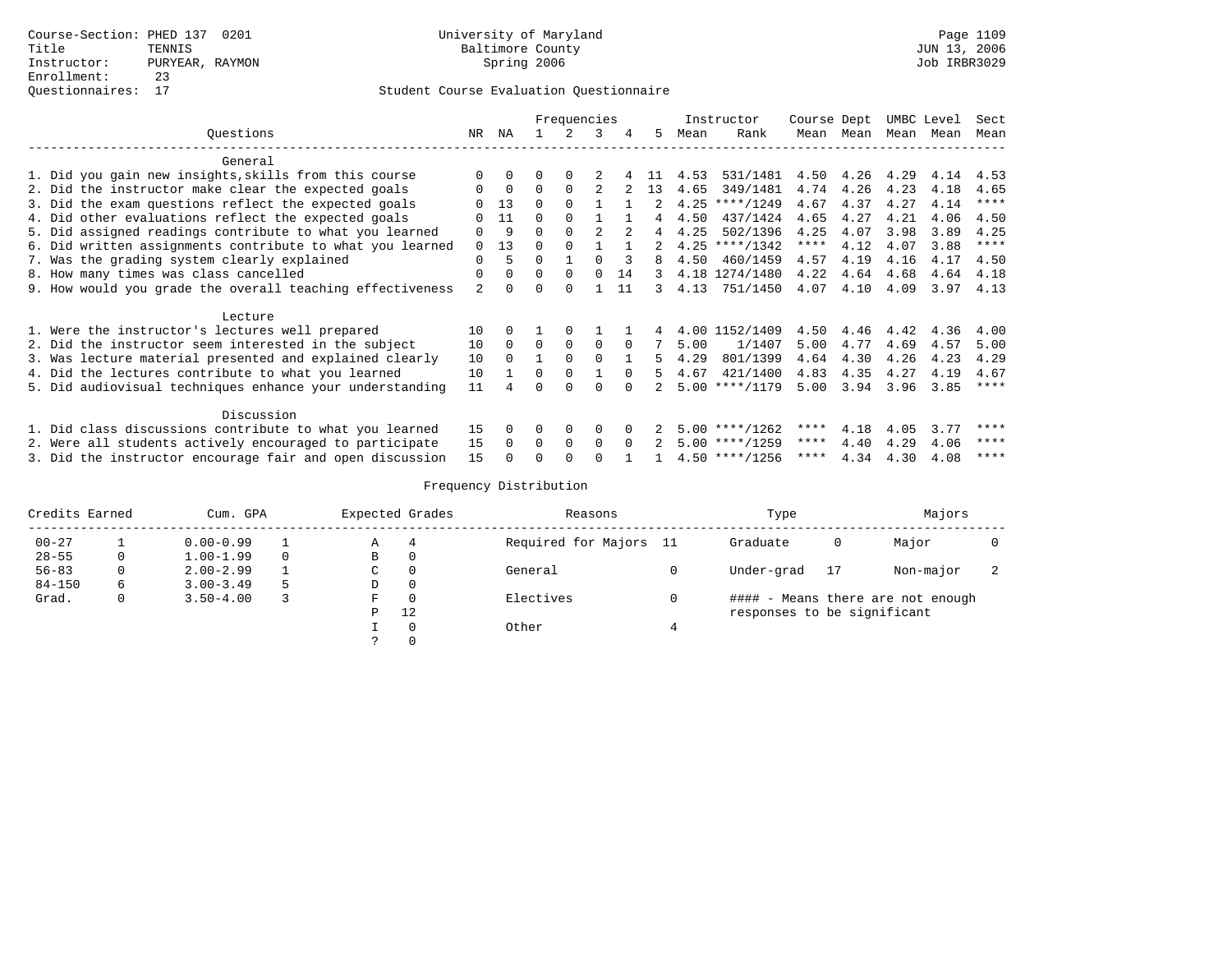|                                                           |          |             |          | Frequencies |                |          |    |      | Instructor       | Course Dept |      | UMBC Level |      | Sect        |
|-----------------------------------------------------------|----------|-------------|----------|-------------|----------------|----------|----|------|------------------|-------------|------|------------|------|-------------|
| Questions                                                 | NR       | ΝA          |          |             | 3              | 4        | 5  | Mean | Rank             | Mean        | Mean | Mean       | Mean | Mean        |
| General                                                   |          |             |          |             |                |          |    |      |                  |             |      |            |      |             |
| 1. Did you gain new insights, skills from this course     |          | $\Omega$    |          | $\Omega$    |                |          |    | 4.47 | 587/1481         | 4.50        | 4.26 | 4.29       | 4.14 | 4.47        |
| 2. Did the instructor make clear the expected goals       |          | $\mathbf 0$ | $\Omega$ | $\Omega$    |                |          | 15 | 4.82 | 169/1481         | 4.74        | 4.26 | 4.23       | 4.18 | 4.82        |
| 3. Did the exam questions reflect the expected goals      |          | 10          | $\Omega$ | $\Omega$    | $\Omega$       |          | 4  | 4.67 | 334/1249         | 4.67        | 4.37 | 4.27       | 4.14 | 4.67        |
| 4. Did other evaluations reflect the expected goals       |          | 12          | $\Omega$ | $\Omega$    | $\Omega$       |          | 4  | 4.80 | 178/1424         | 4.65        | 4.27 | 4.21       | 4.06 | 4.80        |
| 5. Did assigned readings contribute to what you learned   |          | 14          | 0        | $\Omega$    | $\Omega$       |          |    |      | $5.00$ ****/1396 | 4.25        | 4.07 | 3.98       | 3.89 | $***$ * * * |
| 6. Did written assignments contribute to what you learned | $\Omega$ | 15          | 0        | $\Omega$    | $\Omega$       | $\Omega$ |    |      | $5.00$ ****/1342 | $***$ * *   | 4.12 | 4.07       | 3.88 | $* * * * *$ |
| 7. Was the grading system clearly explained               | $\Omega$ | 6           | O        | $\Omega$    | $\mathfrak{D}$ | $\Omega$ |    | 4.64 | 310/1459         | 4.57        | 4.19 | 4.16       | 4.17 | 4.64        |
| 8. How many times was class cancelled                     |          |             | $\Omega$ | $\Omega$    | <sup>0</sup>   | 11       |    |      | 4.27 1208/1480   | 4.22        | 4.64 | 4.68       | 4.64 | 4.27        |
| 9. How would you grade the overall teaching effectiveness | 2        | $\cap$      |          |             | 0              | 8        |    | 4.00 | 836/1450         | 4.07        | 4.10 | 4.09       | 3.97 | 4.00        |
| Lecture                                                   |          |             |          |             |                |          |    |      |                  |             |      |            |      |             |
| 1. Were the instructor's lectures well prepared           | 8        |             |          | $\Omega$    | $\Omega$       |          | 9  | 5.00 | 1/1409           | 4.50        | 4.46 | 4.42       | 4.36 | 5.00        |
| 2. Did the instructor seem interested in the subject      | 8        | $\Omega$    | $\Omega$ | $\mathbf 0$ | 0              | $\Omega$ | 9  | 5.00 | 1/1407           | 5.00        | 4.77 | 4.69       | 4.57 | 5.00        |
| 3. Was lecture material presented and explained clearly   | 9        | $\Omega$    | $\Omega$ | $\Omega$    | $\Omega$       | $\Omega$ | 8  | 5.00 | 1/1399           | 4.64        | 4.30 | 4.26       | 4.23 | 5.00        |
| 4. Did the lectures contribute to what you learned        | 8        | $\Omega$    | $\Omega$ | $\mathbf 0$ | 0              | $\Omega$ | 9  | 5.00 | 1/1400           | 4.83        | 4.35 | 4.27       | 4.19 | 5.00        |
| 5. Did audiovisual techniques enhance your understanding  | 8        |             |          | $\cap$      | <sup>0</sup>   |          |    | 5.00 | 1/1179           | 5.00        | 3.94 | 3.96       | 3.85 | 5.00        |
|                                                           |          |             |          |             |                |          |    |      |                  |             |      |            |      |             |
| Discussion                                                |          |             |          |             |                |          |    |      |                  |             |      |            |      |             |
| 1. Did class discussions contribute to what you learned   | 13       | $\Omega$    | 0        | $\Omega$    | $\Omega$       |          |    |      | $5.00$ ****/1262 | ****        | 4.18 | 4.05       | 3.77 | ****        |
| 2. Were all students actively encouraged to participate   | 13       | $\Omega$    | 0        | $\mathbf 0$ | $\Omega$       | $\Omega$ | 4  |      | $5.00$ ****/1259 | $***$ * *   | 4.40 | 4.29       | 4.06 | ****        |
| 3. Did the instructor encourage fair and open discussion  | 13       |             | 0        | $\Omega$    | <sup>0</sup>   | $\Omega$ |    |      | $5.00$ ****/1256 | ****        | 4.34 | 4.30       | 4.08 | ****        |
| 4. Were special techniques successful                     | 13       |             |          |             |                |          |    |      | $5.00$ ****/ 788 | ****        | 4.03 | 4.00       | 3.80 | ****        |

| Credits Earned |          | Cum. GPA      |    |             | Expected Grades | Reasons             |   | Type                        |    | Majors                            |  |
|----------------|----------|---------------|----|-------------|-----------------|---------------------|---|-----------------------------|----|-----------------------------------|--|
| $00 - 27$      | $\Omega$ | $0.00 - 0.99$ |    | А           | 4               | Required for Majors | 9 | Graduate                    | 0  | Major                             |  |
| $28 - 55$      | 0        | $1.00 - 1.99$ |    | В           | 0               |                     |   |                             |    |                                   |  |
| $56 - 83$      |          | $2.00 - 2.99$ | 4  | $\sim$<br>◡ | 0               | General             |   | Under-grad                  | 17 | Non-major                         |  |
| $84 - 150$     | 11       | $3.00 - 3.49$ | .5 | D           | 0               |                     |   |                             |    |                                   |  |
| Grad.          | 0        | $3.50 - 4.00$ | 4  | F           | 0               | Electives           | 0 |                             |    | #### - Means there are not enough |  |
|                |          |               |    | Ρ           | 11              |                     |   | responses to be significant |    |                                   |  |
|                |          |               |    |             | 0               | Other               |   |                             |    |                                   |  |
|                |          |               |    | っ           |                 |                     |   |                             |    |                                   |  |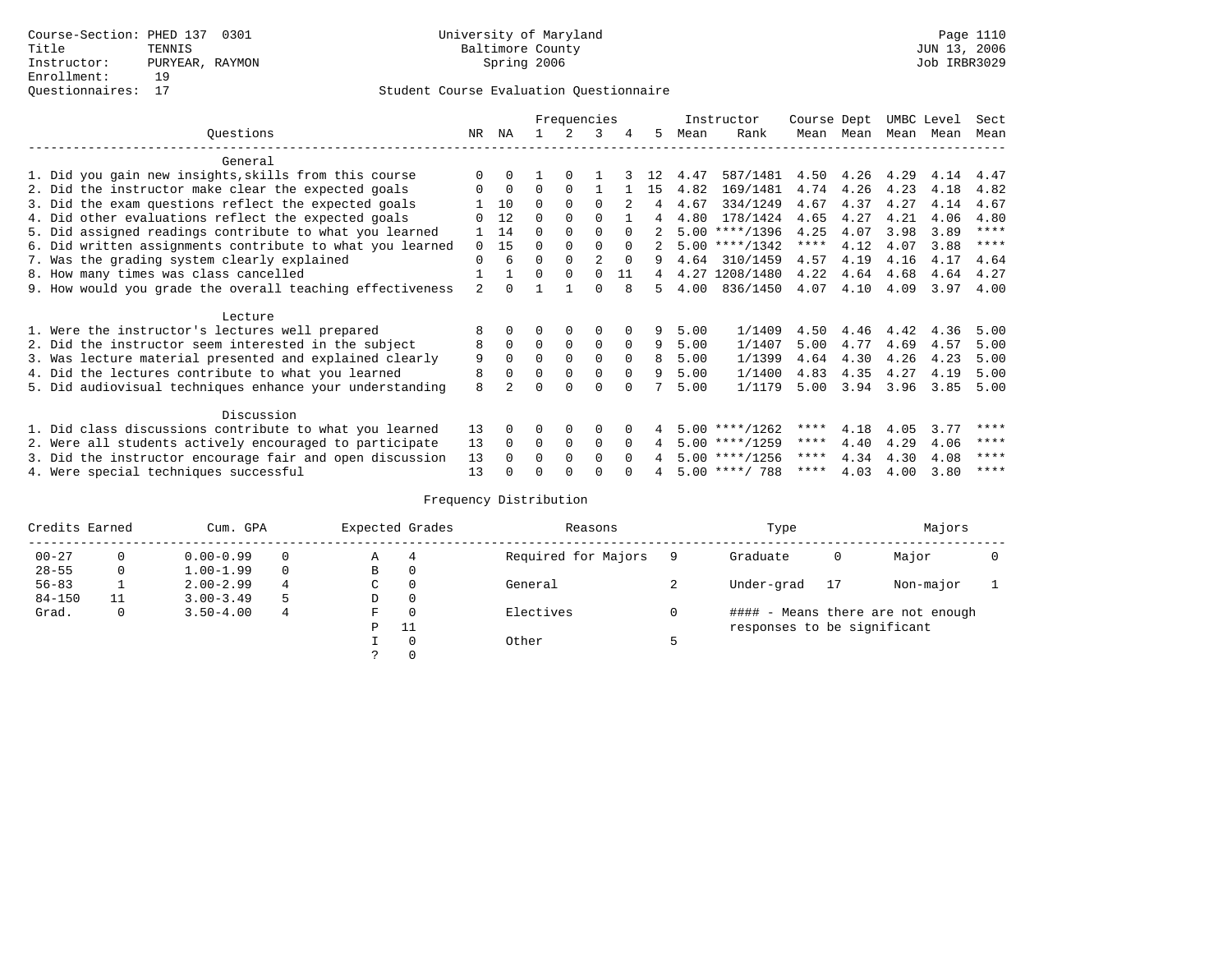|                                                           |          |              |          | Frequencies |                |              |     | Instructor |                  | Course Dept |           | UMBC Level |      | Sect        |
|-----------------------------------------------------------|----------|--------------|----------|-------------|----------------|--------------|-----|------------|------------------|-------------|-----------|------------|------|-------------|
| Ouestions                                                 | NR.      | ΝA           |          |             | 3              |              | 5   | Mean       | Rank             |             | Mean Mean | Mean       | Mean | Mean        |
| General                                                   |          |              |          |             |                |              |     |            |                  |             |           |            |      |             |
| 1. Did you gain new insights, skills from this course     | $\Omega$ | $\Omega$     | U        | $\Omega$    | 4              |              | -17 | 4.62       | 450/1481         | 4.71        | 4.26      | 4.29       | 4.14 | 4.62        |
| 2. Did the instructor make clear the expected goals       | 0        | $\mathbf 0$  | $\Omega$ | $\Omega$    | 2              |              | 17  | 4.71       | 264/1481         | 4.86        | 4.26      | 4.23       | 4.18 | 4.71        |
| 3. Did the exam questions reflect the expected goals      |          | 9            | $\Omega$ | $\Omega$    | $\Omega$       |              | 9   | 4.82       | 196/1249         | 4.91        | 4.37      | 4.27       | 4.14 | 4.82        |
| 4. Did other evaluations reflect the expected goals       |          | 9            | O        | $\Omega$    | $\mathfrak{D}$ |              |     | 4.55       | 395/1424         | 4.77        | 4.27      | 4.21       | 4.06 | 4.55        |
| 5. Did assigned readings contribute to what you learned   | 2        | 12           | $\Omega$ | $\Omega$    | $\Omega$       |              |     | 4.71       | 156/1396         | 4.86        | 4.07      | 3.98       | 3.89 | 4.71        |
| 6. Did written assignments contribute to what you learned | 2        | 15           | $\Omega$ | $\Omega$    | $\Omega$       |              |     |            | $4.75$ ****/1342 | 5.00        | 4.12      | 4.07       | 3.88 | $* * * * *$ |
| 7. Was the grading system clearly explained               | 3        | 7            | $\Omega$ | $\Omega$    | $\Omega$       | $\Omega$     | 11  | 5.00       | 1/1459           | 5.00        | 4.19      | 4.16       | 4.17 | 5.00        |
| 8. How many times was class cancelled                     |          | $\mathbf{1}$ | O        | $\Omega$    | $\Omega$       | 2            | 17  | 4.89       | 715/1480         | 4.89        | 4.64      | 4.68       | 4.64 | 4.89        |
| 9. How would you grade the overall teaching effectiveness |          |              |          | U           | $\cap$         |              | 8   | 4.53       | 311/1450         | 4.53        | 4.10      | 4.09       | 3.97 | 4.53        |
|                                                           | 5        |              |          |             |                |              |     |            |                  |             |           |            |      |             |
| Lecture                                                   |          |              |          |             |                |              |     |            |                  |             |           |            |      |             |
| 1. Were the instructor's lectures well prepared           | 10       | 0            | O        | $\Omega$    |                |              | 9   | 4.73       | 466/1409         | 4.73        | 4.46      | 4.42       | 4.36 | 4.73        |
| 2. Did the instructor seem interested in the subject      | 9        | $\Omega$     | $\Omega$ | $\Omega$    | 1              |              | 10  | 4.75       | 823/1407         | 4.75        | 4.77      | 4.69       | 4.57 | 4.75        |
| 3. Was lecture material presented and explained clearly   | 10       | $\Omega$     | $\Omega$ | $\mathbf 0$ | 2              | <sup>1</sup> | 8   | 4.55       | 523/1399         | 4.55        | 4.30      | 4.26       | 4.23 | 4.55        |
| 4. Did the lectures contribute to what you learned        | 10       | $\Omega$     | $\Omega$ | $\Omega$    | $\mathbf{1}$   | 2            | 8   | 4.64       | 456/1400         | 4.64        | 4.35      | 4.27       | 4.19 | 4.64        |
| 5. Did audiovisual techniques enhance your understanding  | 11       |              |          | $\cap$      |                |              | 3   |            | $4.40$ ****/1179 | ****        | 3.94      | 3.96       | 3.85 | ****        |
| Discussion                                                |          |              |          |             |                |              |     |            |                  |             |           |            |      |             |
| 1. Did class discussions contribute to what you learned   | 14       | 0            |          | $\Omega$    | $\Omega$       |              | б.  | 4.43       | 418/1262         | 4.43        | 4.18      | 4.05       | 3.77 | 4.43        |
| 2. Were all students actively encouraged to participate   | 14       | $\Omega$     | $\Omega$ | $\Omega$    | $\Omega$       | $\Omega$     | 7   | 5.00       | 1/1259           | 5.00        | 4.40      | 4.29       | 4.06 | 5.00        |
| 3. Did the instructor encourage fair and open discussion  | 14       | $\Omega$     | $\Omega$ | $\mathbf 0$ | $\mathbf 0$    | $\Omega$     |     | 5.00       | 1/1256           | 5.00        | 4.34      | 4.30       | 4.08 | 5.00        |
| 4. Were special techniques successful                     | 13       | 4            | U        | $\cap$      | $\Omega$       |              |     |            | $5.00$ ****/ 788 | ****        | 4.03      | 4.00       | 3.80 | $***$ * * * |
|                                                           |          |              |          |             |                |              |     |            |                  |             |           |            |      |             |
| Laboratory                                                |          |              |          |             |                |              |     |            |                  |             |           |            |      |             |
| 2. Were you provided with adequate background information | 20       | $\Omega$     | 0        | 0           | 0              |              |     |            | $5.00$ ****/ 249 | ****        | 4.08      | 4.11       | 3.95 | ****        |
| 3. Were necessary materials available for lab activities  | 20       | $\Omega$     | $\Omega$ | $\Omega$    | <sup>0</sup>   |              |     |            | $5.00$ ****/ 242 | ****        | 4.45      | 4.40       | 4.33 | ****        |
|                                                           |          |              |          |             |                |              |     |            |                  |             |           |            |      |             |

| Credits Earned |   | Cum. GPA      |          | Expected Grades | Reasons  |                     | Type |                                   |    |           |     |  |
|----------------|---|---------------|----------|-----------------|----------|---------------------|------|-----------------------------------|----|-----------|-----|--|
| $00 - 27$      |   | $0.00 - 0.99$ | 0        | Α               |          | Required for Majors | 12   | Graduate                          |    | Major     |     |  |
| $28 - 55$      |   | $1.00 - 1.99$ | $\Omega$ | В               |          |                     |      |                                   |    |           |     |  |
| $56 - 83$      | 0 | $2.00 - 2.99$ | $\Omega$ | C               |          | General             |      | Under-grad                        | 20 | Non-major | -11 |  |
| $84 - 150$     |   | $3.00 - 3.49$ | 6        | D               | $\Omega$ |                     |      |                                   |    |           |     |  |
| Grad.          |   | $3.50 - 4.00$ | 4        | F               |          | Electives           | ∠    | #### - Means there are not enough |    |           |     |  |
|                |   |               |          | P               | 12       |                     |      | responses to be significant       |    |           |     |  |
|                |   |               |          |                 |          | Other               |      |                                   |    |           |     |  |
|                |   |               |          | $\mathcal{P}$   |          |                     |      |                                   |    |           |     |  |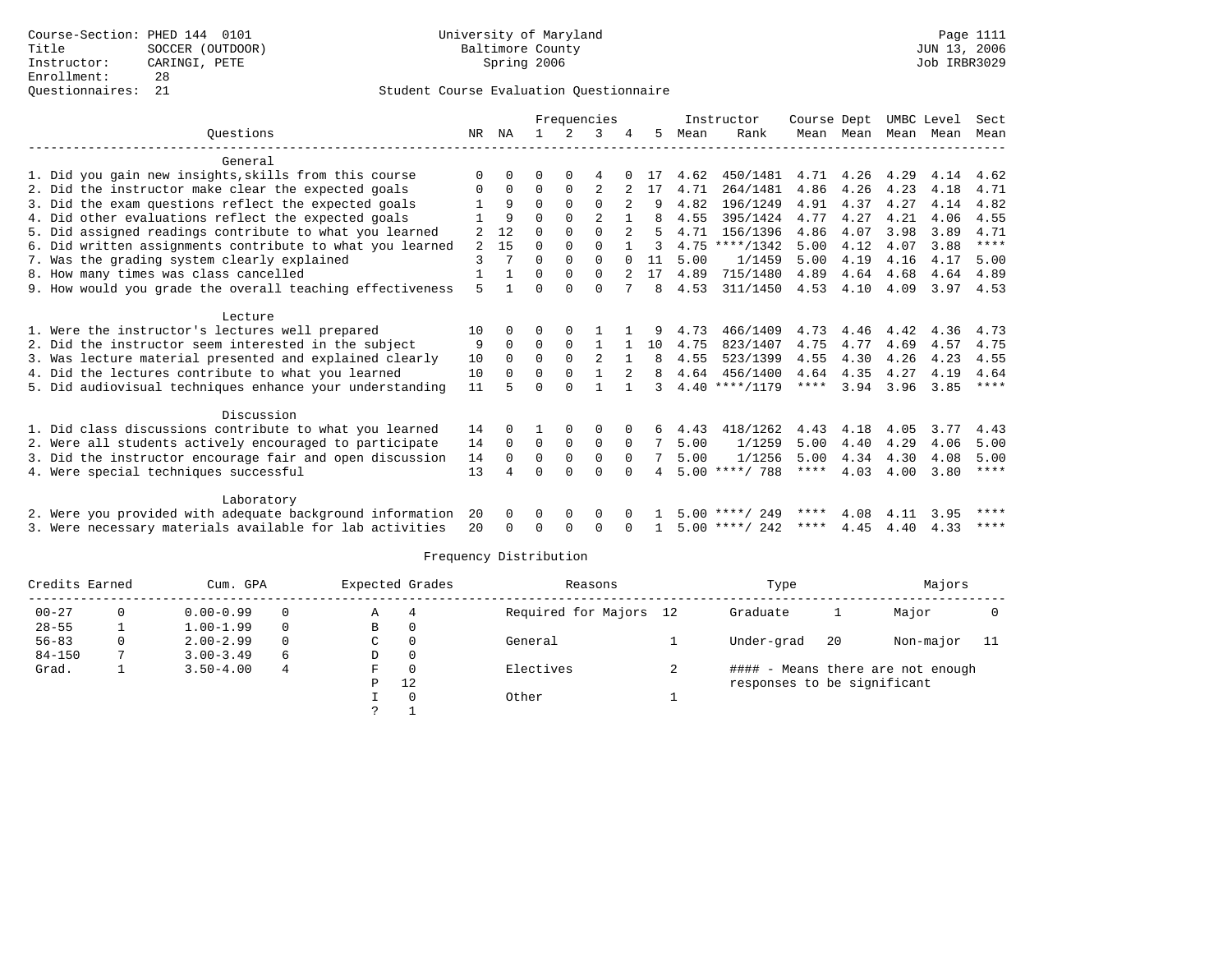|                                                           |    |          |          | Frequencies |          |          |             | Instructor | Course Dept        |      |           | UMBC Level | Sect |      |
|-----------------------------------------------------------|----|----------|----------|-------------|----------|----------|-------------|------------|--------------------|------|-----------|------------|------|------|
| Ouestions                                                 | NR | ΝA       |          | 2           | २        | 4        | 5.          | Mean       | Rank               |      | Mean Mean | Mean       | Mean | Mean |
| General                                                   |    |          |          |             |          |          |             |            |                    |      |           |            |      |      |
| 1. Did you gain new insights, skills from this course     |    | $\Omega$ | $\Omega$ | $\Omega$    |          |          |             | 4.80       | 233/1481           | 4.71 | 4.26      | 4.29       | 4.14 | 4.80 |
| 2. Did the instructor make clear the expected goals       |    | $\Omega$ | 0        | $\Omega$    | $\Omega$ | $\Omega$ | 4           | 5.00       | 1/1481             | 4.86 | 4.26      | 4.23       | 4.18 | 5.00 |
| 3. Did the exam questions reflect the expected goals      |    |          | 0        | $\Omega$    | $\Omega$ | $\Omega$ | 3.          | 5.00       | 1/1249             | 4.91 | 4.37      | 4.27       | 4.14 | 5.00 |
| 4. Did other evaluations reflect the expected goals       |    |          | 0        | $\Omega$    | 0        | $\Omega$ | 3           | 5.00       | 1/1424             | 4.77 | 4.27      | 4.21       | 4.06 | 5.00 |
| 5. Did assigned readings contribute to what you learned   |    | 2        | $\Omega$ | $\Omega$    | $\Omega$ | $\Omega$ | $2^{\circ}$ | 5.00       | 1/1396             | 4.86 | 4.07      | 3.98       | 3.89 | 5.00 |
| 6. Did written assignments contribute to what you learned |    |          |          | $\Omega$    | 0        | $\Omega$ | $2^{\circ}$ | 5.00       | 1/1342             | 5.00 | 4.12      | 4.07       | 3.88 | 5.00 |
| 7. Was the grading system clearly explained               |    |          | $\Omega$ | $\Omega$    | $\Omega$ | $\cap$   | 3           | 5.00       | 1/1459             | 5.00 | 4.19      | 4.16       | 4.17 | 5.00 |
| 8. How many times was class cancelled                     |    | $\Omega$ | $\Omega$ | $\Omega$    | $\Omega$ | $\cap$   |             |            | $5.00$ ****/1480   | 4.89 | 4.64      | 4.68       | 4.64 | **** |
| 9. How would you grade the overall teaching effectiveness |    |          |          |             |          |          |             |            | $5.00$ ****/1450   | 4.53 | 4.10      | 4.09       | 3.97 | **** |
| Field Work                                                |    |          |          |             |          |          |             |            |                    |      |           |            |      |      |
| 1. Did field experience contribute to what you learned    | 4  |          |          | $\Omega$    | 0        |          |             |            | 59<br>$5.00$ ****/ | **** | 3.92      | 4.30       | 4.00 | **** |
| 2. Did you clearly understand your evaluation criteria    |    | $\Omega$ |          | $\Omega$    | 0        |          |             |            | $5.00$ ****/<br>51 | **** | 4.04      | 4.00       | 3.44 | **** |
| 3. Was the instructor available for consultation          | 4  | $\Omega$ |          |             |          |          |             |            | 36<br>$5.00$ ****/ | **** | 5.00      | 4.60       | 5.00 | **** |
| 4. To what degree could you discuss your evaluations      |    | $\cap$   | $\cap$   | $\Omega$    | $\Omega$ | $\cap$   |             |            | 41<br>$5.00$ ****/ | **** | 3.68      | 4.26       | **** | **** |
| 5. Did conferences help you carry out field activities    | 4  |          |          |             |          |          |             |            | $5.00$ ****/ 31    | **** | 3.50      | 4.42       | **** | **** |

| Credits Earned |   | Cum. GPA      |   |   | Expected Grades | Reasons             | Type                              |   | Majors    |  |  |
|----------------|---|---------------|---|---|-----------------|---------------------|-----------------------------------|---|-----------|--|--|
| $00 - 27$      |   | $0.00 - 0.99$ |   | Α |                 | Required for Majors | Graduate                          | 0 | Major     |  |  |
| $28 - 55$      |   | $1.00 - 1.99$ |   | B | $\Omega$        |                     |                                   |   |           |  |  |
| $56 - 83$      |   | $2.00 - 2.99$ |   | C | $\Omega$        | General             | Under-grad                        |   | Non-major |  |  |
| $84 - 150$     |   | $3.00 - 3.49$ |   | D | $\Omega$        |                     |                                   |   |           |  |  |
| Grad.          | 0 | $3.50 - 4.00$ | 2 | F | $\Omega$        | Electives           | #### - Means there are not enough |   |           |  |  |
|                |   |               |   | Ρ | 2               |                     | responses to be significant       |   |           |  |  |
|                |   |               |   |   |                 | Other               |                                   |   |           |  |  |
|                |   |               |   |   |                 |                     |                                   |   |           |  |  |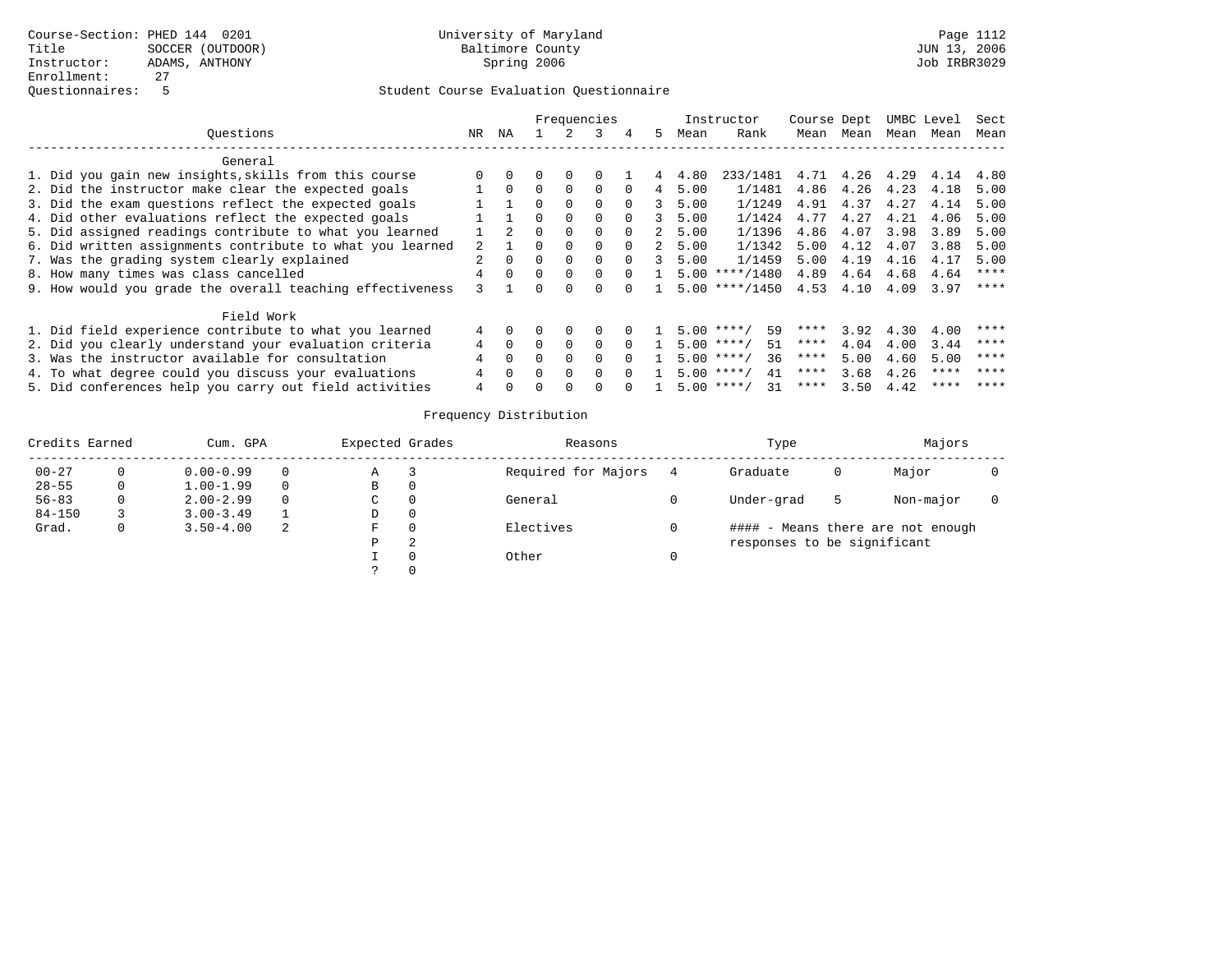|                                                                                                                    |                            |                            | Frequencies                 |                            |                             | Instructor              |                              | Course Dept UMBC Level |                               |                          |              | Sect         |                     |                |
|--------------------------------------------------------------------------------------------------------------------|----------------------------|----------------------------|-----------------------------|----------------------------|-----------------------------|-------------------------|------------------------------|------------------------|-------------------------------|--------------------------|--------------|--------------|---------------------|----------------|
| Questions                                                                                                          |                            | NR NA                      | 1                           | 2                          | 3                           | 4                       | 5                            | Mean                   | Rank                          |                          |              |              | Mean Mean Mean Mean | Mean           |
|                                                                                                                    |                            |                            |                             |                            |                             |                         |                              |                        |                               |                          |              |              |                     |                |
| General                                                                                                            |                            |                            |                             |                            |                             |                         |                              |                        |                               |                          |              |              |                     |                |
| 1. Did you gain new insights, skills from this course                                                              | $\mathbf 0$                | 0                          | $\mathbf 0$                 | $\Omega$                   | 2                           | 4                       | 5                            | 4.27                   | 818/1481                      | 4.27                     | 4.26         | 4.29         | 4.14                | 4.27           |
| 2. Did the instructor make clear the expected goals                                                                | $\mathbf 0$                | 0                          | $\mathbf{0}$                | $\mathbf 0$                | $\mathbf{1}$                | 4                       | 6                            | 4.45                   | 589/1481                      | 4.45                     | 4.26         | 4.23         | 4.18                | 4.45           |
| 3. Did the exam questions reflect the expected goals                                                               | 0                          | 10                         | $\mathbf 0$                 | $\Omega$                   | $\Omega$                    | $\Omega$                | $\mathbf{1}$                 |                        | $5.00$ ****/1249              | $***$ * * *              | 4.37         | 4.27         | 4.14                | $***$          |
| 4. Did other evaluations reflect the expected goals                                                                | $\mathbf 0$                | 10                         | $\mathbf 0$                 | $\mathbf 0$                | $\mathsf 0$                 | $\mathbf 0$             | 1                            |                        | $5.00$ ****/1424              | ****                     | 4.27         | 4.21         | 4.06                | $***$<br>$***$ |
| 5. Did assigned readings contribute to what you learned                                                            | $\mathsf 0$                | 10                         | $\mathsf 0$                 | $\mathbf 0$                | $\mathsf 0$                 | $\mathbf 0$             | 1                            |                        | $5.00$ ****/1396              | $***$ * *                | 4.07         | 3.98         | 3.89                | $***$          |
| 6. Did written assignments contribute to what you learned                                                          | 0                          | 10<br>3                    | $\mathbf 0$<br>$\mathbf{0}$ | $\mathbf 0$<br>$\mathbf 0$ | $\mathsf 0$<br>$\mathbf{0}$ | $\mathbf 0$<br>$\Omega$ | 1                            |                        | $5.00$ ****/1342              | ****                     | 4.12         | 4.07         | 3.88                |                |
| 7. Was the grading system clearly explained<br>8. How many times was class cancelled                               | $\mathbf 0$<br>$\mathbf 0$ | $\Omega$                   | $\Omega$                    | $\Omega$                   | $\Omega$                    | 7                       | 8<br>4                       | 5.00                   | 1/1459<br>4.36 1139/1480      | 5.00<br>4.36             | 4.19<br>4.64 | 4.16<br>4.68 | 4.17<br>4.64        | 5.00<br>4.36   |
| 9. How would you grade the overall teaching effectiveness                                                          | $\mathbf 0$                | $\mathbf{1}$               | $\Omega$                    | $\Omega$                   | $\overline{a}$              | $\overline{a}$          | 6                            | 4.40                   | 473/1450                      | 4.40                     | 4.10         | 4.09         | 3.97                | 4.40           |
|                                                                                                                    |                            |                            |                             |                            |                             |                         |                              |                        |                               |                          |              |              |                     |                |
| Lecture                                                                                                            |                            |                            |                             |                            |                             |                         |                              |                        |                               |                          |              |              |                     |                |
| 1. Were the instructor's lectures well prepared                                                                    | 7                          | $\mathbf 0$                | $\mathbf{0}$                | $\mathbf 0$                | 0                           | 0                       | 4                            | 5.00                   | 1/1409                        | 5.00                     | 4.46         | 4.42         | 4.36                | 5.00           |
| 2. Did the instructor seem interested in the subject                                                               | 7                          | 0                          | $\mathbf{0}$                | $\mathbf 0$                | $\mathbf{0}$                | 1                       | 3                            | 4.75                   | 823/1407                      | 4.75                     | 4.77         | 4.69         | 4.57                | 4.75           |
| 3. Was lecture material presented and explained clearly                                                            | 7                          | 0                          | $\mathbf 0$                 | 0                          | $\mathbf 0$                 | $\mathbf 0$             | 4                            | 5.00                   | 1/1399                        | 5.00                     | 4.30         | 4.26         | 4.23                | 5.00           |
| 4. Did the lectures contribute to what you learned                                                                 | 7                          | $\mathbf 0$                | $\mathbf{0}$                | $\mathbf 0$                | $\mathbf{0}$                | $\mathbf{1}$            | 3                            | 4.75                   | 312/1400                      | 4.75                     | 4.35         | 4.27         | 4.19                | 4.75           |
| 5. Did audiovisual techniques enhance your understanding                                                           | 6                          | $\overline{4}$             | $\Omega$                    | $\Omega$                   | $\Omega$                    | $\Omega$                | $\mathbf{1}$                 |                        | $5.00$ ****/1179              | $***$ * * *              | 3.94         | 3.96         | 3.85                | ****           |
|                                                                                                                    |                            |                            |                             |                            |                             |                         |                              |                        |                               |                          |              |              |                     |                |
| Discussion                                                                                                         |                            |                            |                             |                            |                             |                         |                              |                        |                               |                          |              |              |                     |                |
| 1. Did class discussions contribute to what you learned                                                            | 8                          | 0                          | 1                           | $\mathbf 0$                | 1                           | 0                       | 1                            |                        | 3.00 1146/1262                | 3.00                     | 4.18         | 4.05         | 3.77                | 3.00           |
| 2. Were all students actively encouraged to participate                                                            | 8                          | 0                          | $\mathbf{0}$                | $\mathbf 0$                | $\mathbf{0}$                | $\Omega$                | 3                            | 5.00                   | 1/1259                        | 5.00                     | 4.40         | 4.29         | 4.06                | 5.00           |
| 3. Did the instructor encourage fair and open discussion                                                           | 8                          | $\mathbf 0$                | $\mathbf 0$                 | $\mathsf 0$                | $\mathbf 0$                 | $\mathbf 0$             | 3                            | 5.00                   | 1/1256                        | 5.00                     | 4.34         | 4.30         | 4.08                | 5.00           |
| 4. Were special techniques successful                                                                              | 8                          | $\Omega$                   | $\Omega$                    | $\Omega$                   | $\Omega$                    | $\Omega$                | 3                            | 5.00                   | 1/ 788                        | 5.00                     | 4.03         | 4.00         | 3.80                | 5.00           |
|                                                                                                                    |                            |                            |                             |                            |                             |                         |                              |                        |                               |                          |              |              |                     |                |
| Laboratory                                                                                                         |                            | $\mathbf 0$                | $\mathbf{0}$                | $\mathbf 0$                | $\mathbf{0}$                | 0                       |                              |                        |                               | ****                     | 4.26         |              |                     | ****           |
| 1. Did the lab increase understanding of the material<br>2. Were you provided with adequate background information | 10<br>10                   | $\mathbf 0$                | $\mathbf 0$                 | $\mathsf 0$                | $\mathsf 0$                 | 0                       | 1<br>1                       | 5.00                   | $5.00$ ****/ 246<br>****/ 249 | ****                     | 4.08         | 4.20<br>4.11 | 3.93<br>3.95        | ****           |
| 3. Were necessary materials available for lab activities                                                           | 10                         | 0                          | $\mathbf 0$                 | 0                          | $\mathsf 0$                 | 0                       | 1                            |                        | $5.00$ ****/ 242              | $***$ * * *              | 4.45         | 4.40         | 4.33                | $***$          |
| 4. Did the lab instructor provide assistance                                                                       | 10                         | $\Omega$                   | $\mathbf{0}$                | $\Omega$                   | $\mathbf{0}$                | $\Omega$                | $\mathbf{1}$                 |                        | $5.00$ ****/ 240              | $***$ * * *              | 4.37         | 4.20         | 4.20                | ****           |
| 5. Were requirements for lab reports clearly specified                                                             | 10                         | $\Omega$                   | $\Omega$                    | $\Omega$                   | $\Omega$                    | $\Omega$                | $\mathbf{1}$                 |                        | $5.00$ ****/ 217              | $***$ * * *              | 4.42         | 4.04         | 4.02                | ****           |
|                                                                                                                    |                            |                            |                             |                            |                             |                         |                              |                        |                               |                          |              |              |                     |                |
| Seminar                                                                                                            |                            |                            |                             |                            |                             |                         |                              |                        |                               |                          |              |              |                     |                |
| 1. Were assigned topics relevant to the announced theme                                                            | 10                         | 0                          | $\mathbf{0}$                | $\mathbf 0$                | 0                           | $\Omega$                | 1                            |                        | $5.00$ ****/<br>68            | ****                     | 4.66         | 4.49         | 4.54                | $***$          |
| 2. Was the instructor available for individual attention                                                           | 10                         | $\mathbf 0$                | $\mathbf 0$                 | $\mathsf{O}\xspace$        | $\mathbf 0$                 | $\mathbf 0$             | 1                            |                        | $5.00$ ****/<br>69            | ****                     | 4.26         | 4.53         | 4.18                | ****           |
| 3. Did research projects contribute to what you learned                                                            | 10                         | $\mathbf 0$                | $\mathbf 0$                 | $\mathsf 0$                | $\mathsf 0$                 | $\mathbf 0$             | 1                            |                        | $5.00$ ****/<br>63            | ****                     | 4.24         | 4.44         | 4.17                | ****           |
| 4. Did presentations contribute to what you learned                                                                | 10                         | $\mathbf 0$                | $\mathbf 0$                 | $\mathbf 0$                | $\mathbf 0$                 | $\Omega$                | 1                            |                        | $5.00$ ****/<br>69            | $***$ * *                | 4.19         | 4.35         | 4.14                | $***$          |
| 5. Were criteria for grading made clear                                                                            | 10                         | $\Omega$                   | $\Omega$                    | $\Omega$                   | $\Omega$                    | $\Omega$                | $\mathbf{1}$                 |                        | $5.00$ ****/<br>68            | ****                     | 3.98         | 3.92         | 3.80                | ****           |
|                                                                                                                    |                            |                            |                             |                            |                             |                         |                              |                        |                               |                          |              |              |                     |                |
| Field Work                                                                                                         |                            |                            |                             |                            |                             |                         |                              |                        |                               |                          |              |              |                     | $***$ * * *    |
| 1. Did field experience contribute to what you learned                                                             | 10                         | $\mathbf 0$                | $\mathbf 0$                 | $\mathsf 0$                | $\mathsf 0$                 | $\mathbf 0$             | 1                            |                        | $5.00$ ****/<br>59            | ****                     | 3.92         | 4.30         | 4.00                | ****           |
| 2. Did you clearly understand your evaluation criteria                                                             | 10                         | $\mathbf 0$                | $\mathbf 0$                 | $\mathbf 0$                | 0                           | $\Omega$                | 1                            | 5.00                   | $***$ /<br>51                 | ****                     | 4.04         | 4.00         | 3.44                | ****           |
| 3. Was the instructor available for consultation                                                                   | 10                         | $\mathbf 0$<br>$\mathbf 0$ | $\mathbf 0$<br>$\mathbf 0$  | $\mathbf 0$<br>$\mathbf 0$ | $\mathbf 0$<br>$\mathbf{0}$ | 0                       | 1                            |                        | $5.00$ ****/<br>36<br>$***/$  | $***$ * * *<br>$***$ * * | 5.00         | 4.60         | 5.00<br>****        | ****           |
| 4. To what degree could you discuss your evaluations                                                               | 10<br>10                   | $\Omega$                   | $\Omega$                    | $\Omega$                   | $\Omega$                    | $\mathbf 0$<br>$\Omega$ | $\mathbf{1}$<br>$\mathbf{1}$ | 5.00                   | 41<br>$5.00$ ****/<br>31      | $***$ * *                | 3.68<br>3.50 | 4.26<br>4.42 | $***$ * * *         | $***$ * * *    |
| 5. Did conferences help you carry out field activities                                                             |                            |                            |                             |                            |                             |                         |                              |                        |                               |                          |              |              |                     |                |
| Self Paced                                                                                                         |                            |                            |                             |                            |                             |                         |                              |                        |                               |                          |              |              |                     |                |
| 1. Did self-paced system contribute to what you learned                                                            | 10                         | 0                          | $\mathbf 0$                 | $\mathbf 0$                | $\mathbf{0}$                | $\mathbf 0$             | 1                            |                        | $5.00$ ****/<br>55            | ****                     | 3.90         | 4.55         | 4.48                | $***$ * * *    |
| 2. Did study questions make clear the expected goal                                                                | 10                         | 0                          | $\mathbf 0$                 | $\mathbf 0$                | $\mathsf 0$                 | $\mathbf 0$             | 1                            | 5.00                   | 31<br>$***/$                  | ****                     | 4.28         | 4.75         | 4.42                | ****           |
| 3. Were your contacts with the instructor helpful                                                                  | 10                         | 0                          | 0                           | 0                          | 0                           | $\Omega$                | 1                            | 5.00                   | $***$ /<br>51                 | $***$ * *                | 4.42         | 4.65         | 4.63                | ****           |
| 4. Was the feedback/tutoring by proctors helpful                                                                   | 10                         | 0                          | $\mathbf 0$                 | $\mathbf 0$                | $\mathbf{0}$                | $\Omega$                | $\mathbf{1}$                 |                        | $5.00$ ****/<br>34            | ****                     | 4.50         | 4.83         | 4.67                | $***$          |
| 5. Were there enough proctors for all the students                                                                 | 10                         | $\Omega$                   | $\Omega$                    | $\Omega$                   | $\Omega$                    | $\Omega$                | 1                            |                        | $5.00$ ****/<br>24            | $***$ * *                | 4.50         | 4.82         | 4.58                | $***$          |
|                                                                                                                    |                            |                            |                             |                            |                             |                         |                              |                        |                               |                          |              |              |                     |                |